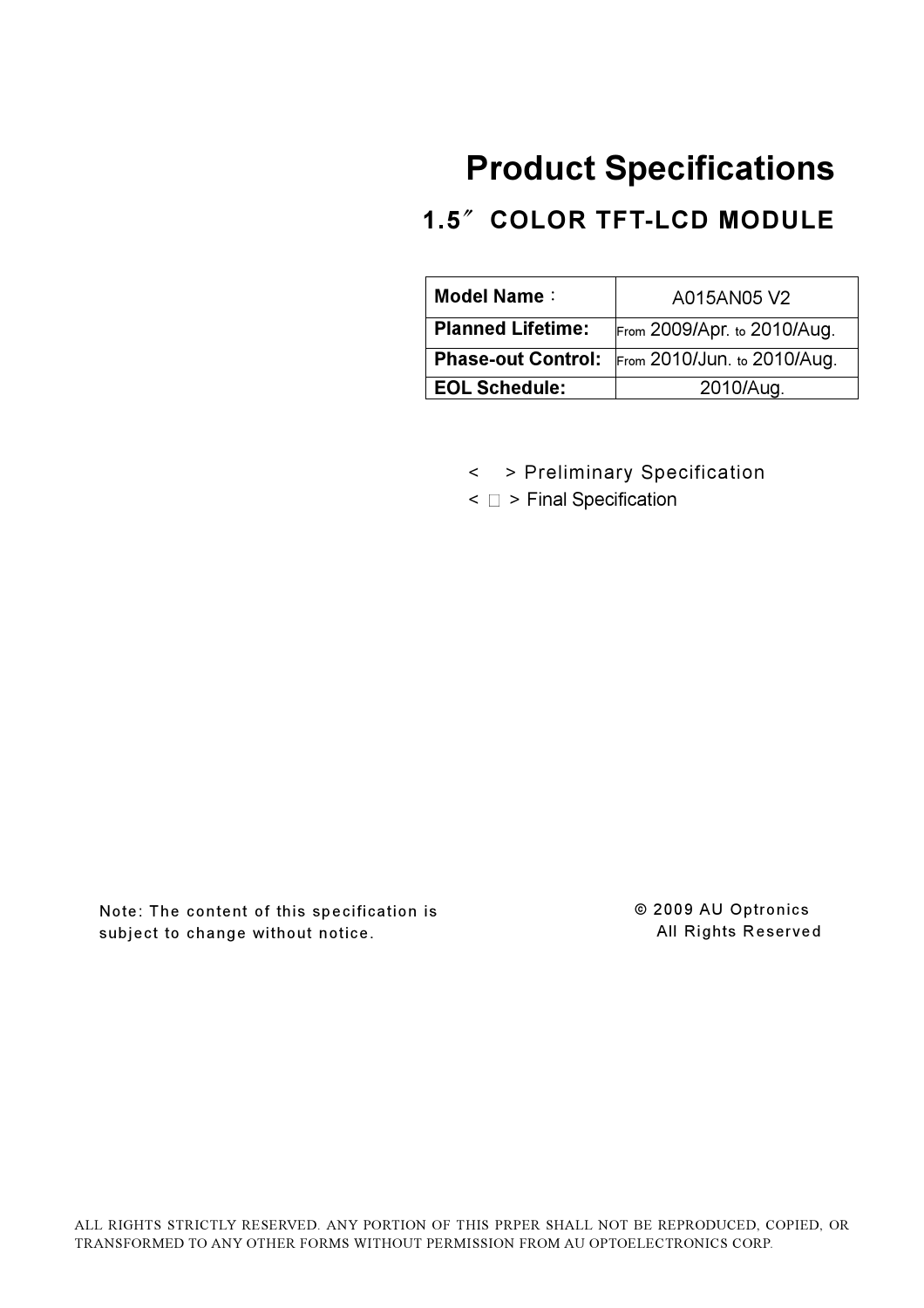

### Record of Revision

| <b>Version</b>    | <b>Revise Date</b> | Page | <b>Content</b>                                             |
|-------------------|--------------------|------|------------------------------------------------------------|
| 0.0               | 2009/04/22         |      | <b>IFirst draft</b>                                        |
| 2009/07/13<br>0.1 |                    |      | Update the weight of module                                |
|                   |                    | 15   | Update viewing angle TYP spec of Bottom and add Min. spec. |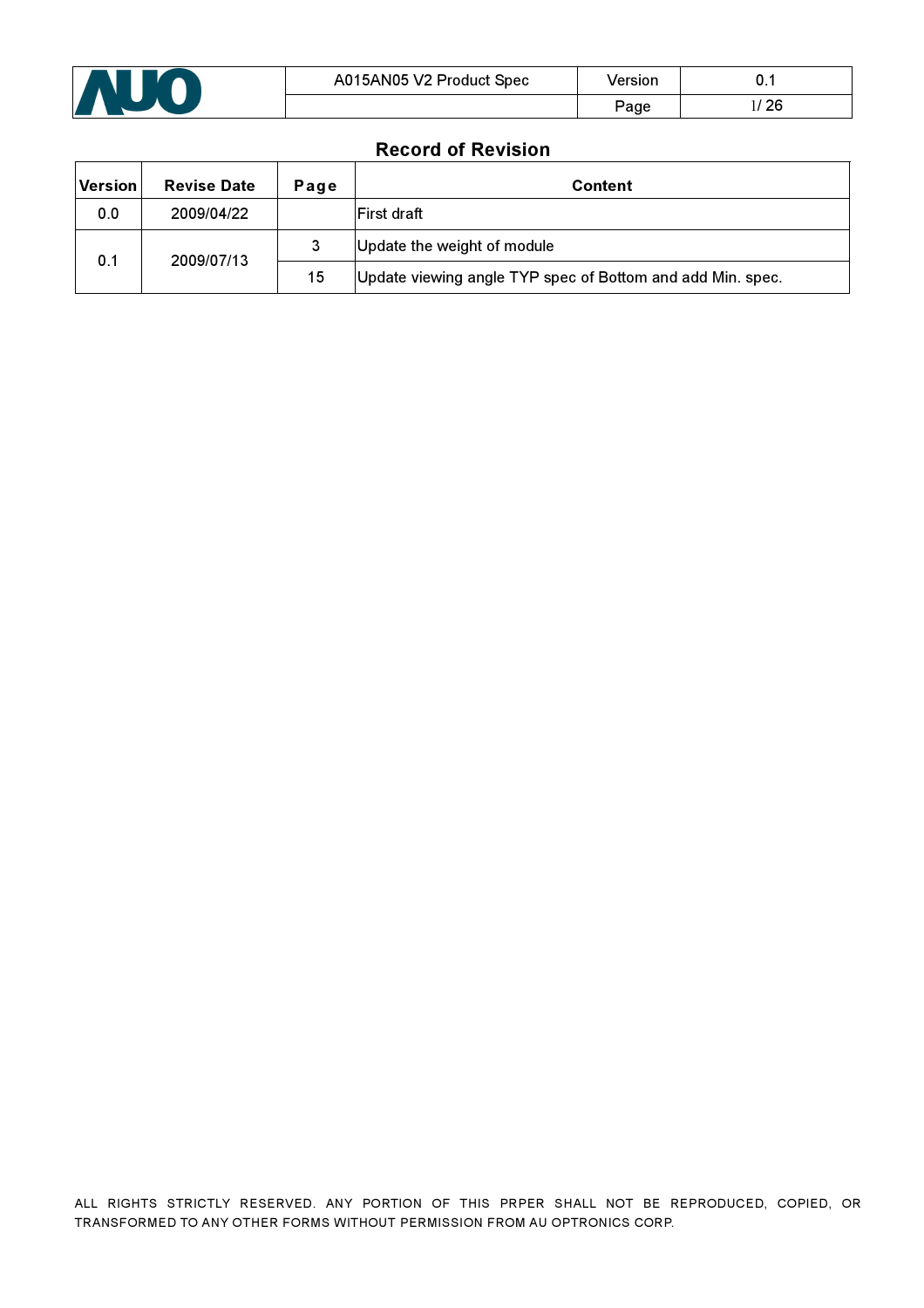

Table of contents

| Note: Any stress or attachment on the back of the LCD module is forbidden 20 |  |
|------------------------------------------------------------------------------|--|
|                                                                              |  |
|                                                                              |  |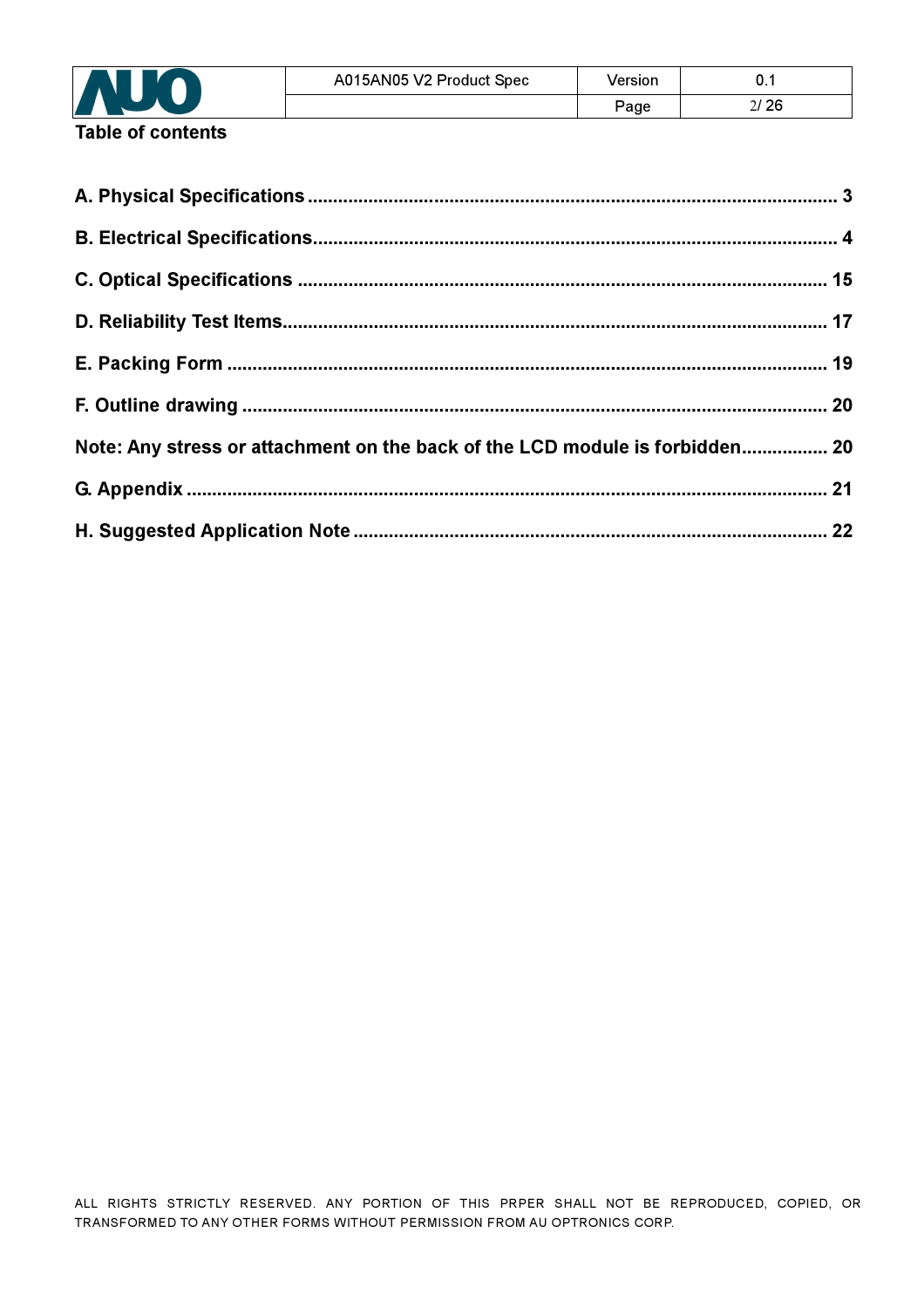

## A. Physical Specifications

| No.                      | <b>Item</b>             | <b>Specification</b>                            | <b>Remark</b> |
|--------------------------|-------------------------|-------------------------------------------------|---------------|
| Display resolution (dot) |                         | 280 (W) ×220 (H)                                |               |
| 2<br>Active area (mm)    |                         | 29.96 (W) ×22.66 (H)                            |               |
| 3<br>Screen size (inch)  |                         | 1.48 (Diagonal)                                 |               |
| 4<br>Dot pitch (mm)      |                         | $ 0.107 \ (W) \times 0.103 \ (H)$               |               |
| 5<br>Color configuration |                         | R. G. B. delta                                  |               |
| 6                        | Overall dimension (mm)  | $ 37.06$ (W) $\times 34.0$ (H) $\times 2.6$ (D) | Note 1        |
|                          | Weight (g)              | 5.5                                             |               |
| 8                        | Panel surface treatment | Hard coating (3H)                               |               |

Note 1: Refer to Fig. 5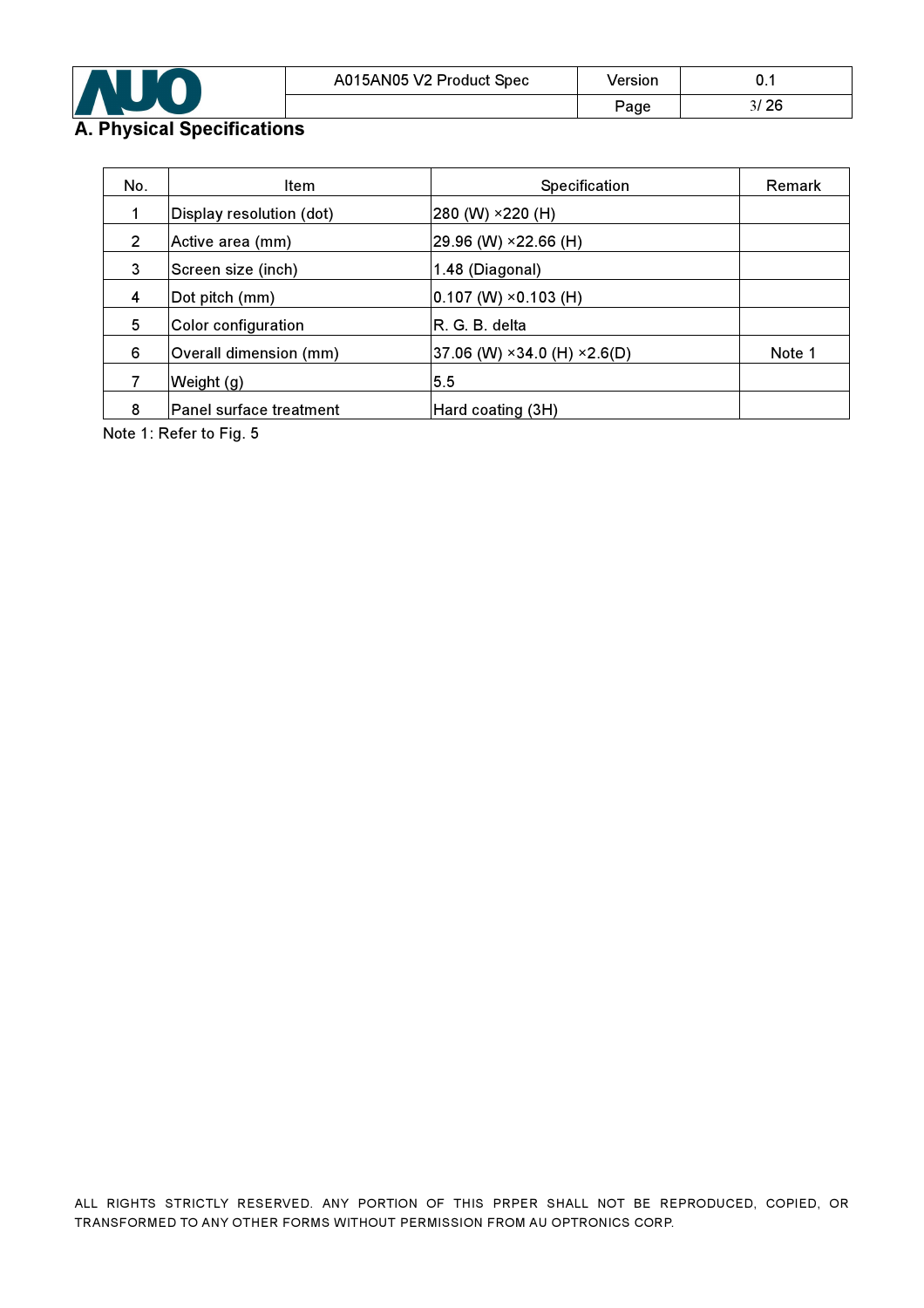

### B. Electrical Specifications

### 1. Pin assignment (Note1)

| Pin no.         | <b>Symbol</b>                     | <b>VO</b>               | <b>Description</b>                                            | <b>Remark</b>     |
|-----------------|-----------------------------------|-------------------------|---------------------------------------------------------------|-------------------|
| 1               | VCOM                              |                         | Common electrode driving signal                               |                   |
| $\overline{2}$  | V <sub>1</sub>                    | $\overline{\text{c}}$   | Power setting capacitor connect pin                           |                   |
| دی              | $\overline{\text{V2}}$            | $\overline{\text{c}}$   | Power setting capacitor connect pin                           |                   |
| $\overline{4}$  | $\overline{\mathsf{V3}}$          | $\overline{\text{c}}$   | Power setting capacitor connect pin                           |                   |
| 5               | $\overline{\text{V4}}$            | $\overline{\text{c}}$   | Power setting capacitor connect pin                           |                   |
| 6               | VGH                               | $\overline{\text{c}}$   | Positive power for scan driver                                |                   |
| $\overline{7}$  | $\overline{\mathsf{V}5}$          | $\overline{c}$          | Power setting capacitor connect pin                           |                   |
| 8               | $\overline{\mathsf{V6}}$          | $\overline{\text{c}}$   | Power setting capacitor connect pin                           |                   |
| g               | Vgoff H                           | $\overline{\text{c}}$   | Negative power supply (High) for G1~G220 outputs              |                   |
| 10              | $V$ goff $\boxed{\mathsf{L}}$     | $\overline{\text{c}}$   | Negative power supply (High) for G1~G220 outputs              |                   |
| 11              | $\overline{\text{V}7}$            | $\overline{\text{c}}$   | Power setting capacitor connect pin                           |                   |
| $\overline{12}$ | $\overline{\text{V8}}$            | $\overline{\text{c}}$   | Power setting capacitor connect pin                           |                   |
| $\overline{13}$ | AVDD1                             | $\overline{\text{c}}$   | FRP level supply                                              |                   |
| $\overline{14}$ | <b>FRP</b>                        | $\overline{\mathsf{o}}$ | Frame polarity output for panel Vcom                          |                   |
| $\overline{15}$ | <b>AGND</b>                       | $\overline{\mathsf{P}}$ | Ground pin for digital circuit                                |                   |
| $\overline{16}$ | VCP                               | $\overline{\mathsf{P}}$ | Power supply for charge pump                                  |                   |
| 17              | VLED+                             | P                       | LED power anode                                               |                   |
| $\overline{18}$ | VLED-                             | $\overline{\mathsf{P}}$ | <b>LED</b> power cathode                                      |                   |
| 19              | $\overline{\text{VCC}}$           | $\overline{\mathsf{P}}$ | Power supply for digital circuits                             | 3.0V~3.6V         |
| $\overline{20}$ | <b>AGND</b>                       | $\overline{\mathsf{P}}$ | Ground pin for analog circuits                                |                   |
| $\overline{21}$ | <b>AVDD</b>                       | P                       | Power supply for analog circuits                              |                   |
| $\overline{22}$ | <b>HSYNC</b>                      |                         | Horizontal sync input. Negative polarity                      |                   |
| $\overline{23}$ | <b>VSYNC</b>                      |                         | Vertical sync input. Negative polarity                        |                   |
| $\overline{24}$ | <b>DCLK</b>                       |                         | Clock signal; latch data onto line latches at the rising edge |                   |
| 25              | D <sub>5</sub>                    |                         | Data input: MSB                                               |                   |
| 26              | $\overline{D4}$                   |                         | Data input                                                    |                   |
| $\overline{27}$ | $\overline{D3}$                   |                         | Data input                                                    |                   |
| 28              | $\overline{D2}$                   |                         | Data input                                                    |                   |
| 29              | D <sub>1</sub>                    |                         | Data input                                                    |                   |
| 30              | D <sub>0</sub>                    |                         | Data input                                                    |                   |
| 31              | $\overline{\mathsf{V}}\mathsf{9}$ | C                       | Power setting capacitor connect pin                           | Note <sub>2</sub> |
| 32              | GRB                               |                         | Global reset pin                                              |                   |
| 33              | CS                                |                         | Serial communication chip select                              | Note3             |
| $\overline{34}$ | <b>SDA</b>                        |                         | Serial communication data input                               | Note3             |
| 35              | SCL                               |                         | Serial communication clock input                              |                   |
| 36              | <b>VCC</b>                        | P                       | Note3<br>Power supply for digital circuits                    |                   |
| $\overline{37}$ | <b>DGND</b>                       | P                       | Ground pin for digital circuits                               |                   |
| $\overline{38}$ | Dummy                             |                         | Dummy pad                                                     |                   |
| 39              | Dummy                             |                         | Dummy pad                                                     |                   |
|                 |                                   |                         |                                                               |                   |

I: input; O: output, P: power

Note 1: For definition of scanning direction, please refer to figure as follows:



Note 2:The capacitor of V9(pin31) is needed.

Note 3: Please refer to application note for 3-wire serial communication setting.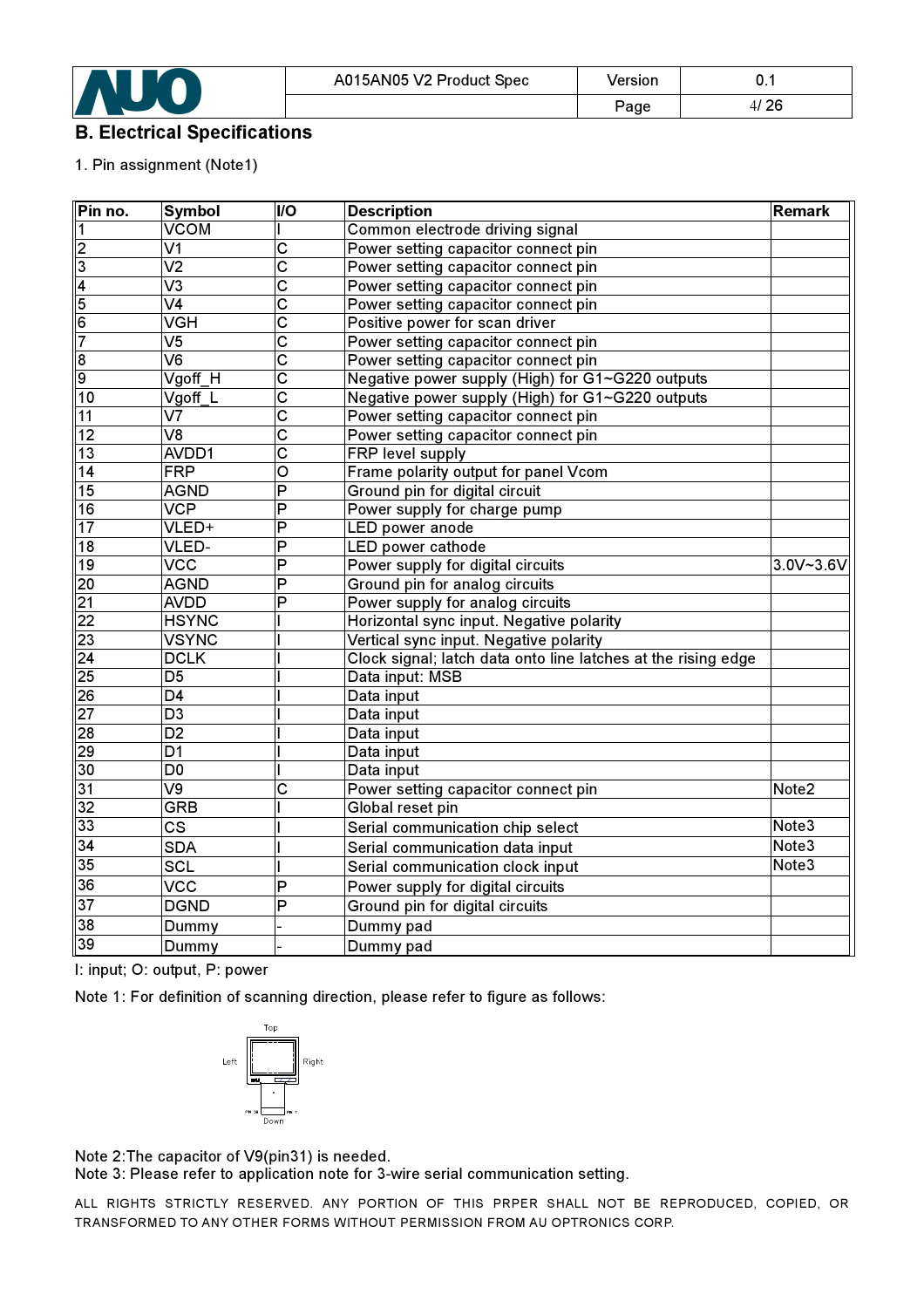

#### 2. Equivalent circuit of I/O

| Pin no. & Pin name                                                                                                 | <b>Schematics</b>                                                        |
|--------------------------------------------------------------------------------------------------------------------|--------------------------------------------------------------------------|
| 22.HSYNC<br>23.VSYNC<br>24.DCLK<br>25.D5<br>26.D4<br>27.D3<br>28.D2<br>29.D1<br>30.DO<br>33.CS<br>34.SDA<br>35.SCL | vçc<br>VÇC<br>$\frac{4}{250}$<br>In<br>GND<br>GND                        |
| 32.GRB                                                                                                             | VCC<br>VÇC<br>VCC<br>$\geq 200K$<br>ᆇ<br>$\frac{400}{250}$<br>GND<br>GND |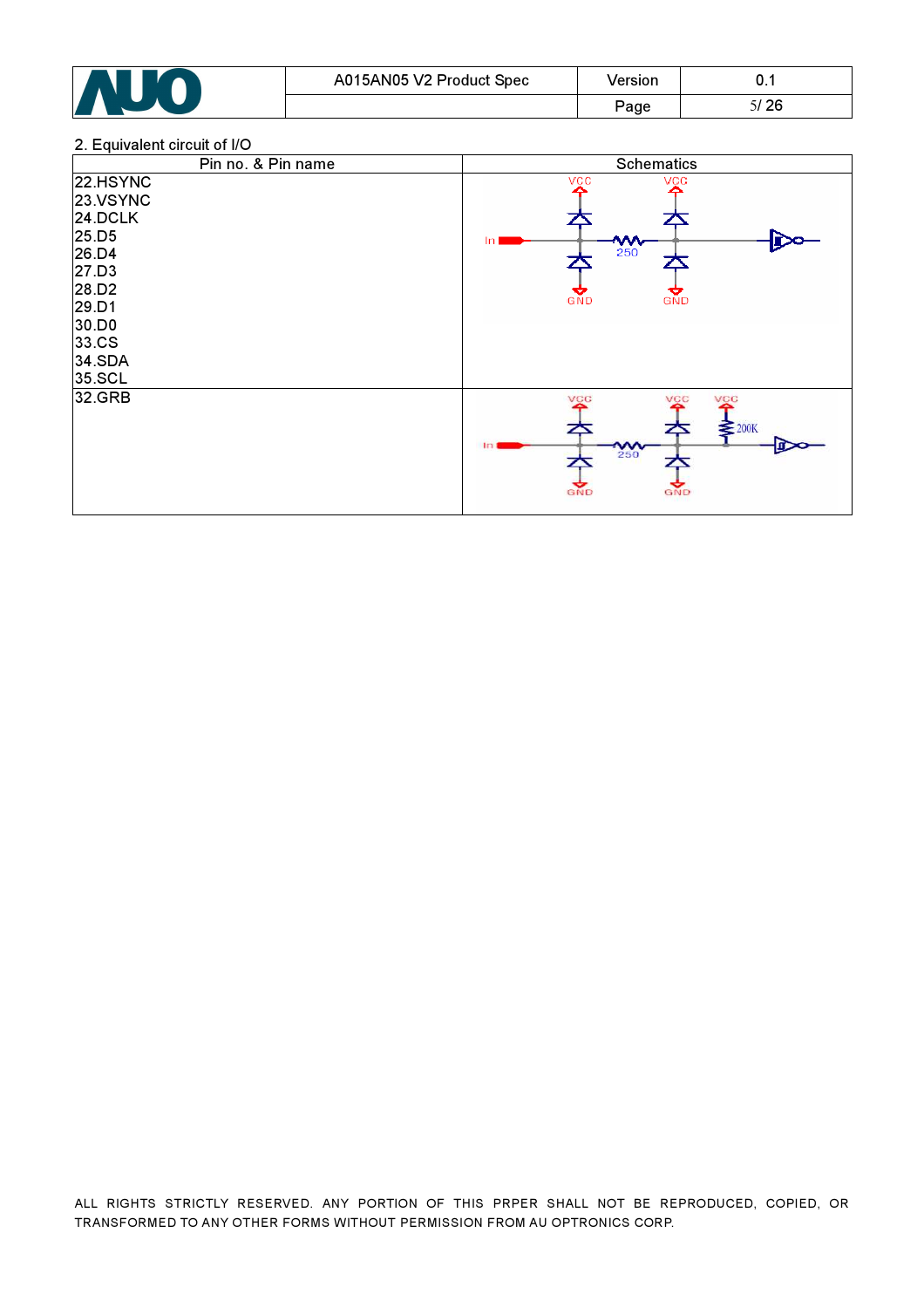

### 3. Absolute maximum ratings

| Item                             | Symbol                                  | Condition   | Min.         | Max. | Unit         | Remark                 |
|----------------------------------|-----------------------------------------|-------------|--------------|------|--------------|------------------------|
| <b>Supply Voltage</b>            | <b>VCC</b>                              | GND=0V      | $-0.5$       | 5    | $\vee$       |                        |
|                                  | <b>AVDD</b>                             | AGND=0V     | $-0.5$       | 5.5  | V            |                        |
|                                  | <b>VGH</b>                              | AGND=GND=0V | $\mathbf{0}$ | 16   | $\vee$       |                        |
| <b>TFT-LCD Power</b><br>Voltage  | Vgoff_H                                 | AGND=GND=0V | $-10$        | 0    | $\vee$       |                        |
|                                  | Vgoff_L                                 | AGND=GND=0V | $-16$        | 0    | $\vee$       |                        |
| Input Signal Voltage             | CS,SDA,SCL,Vsync,<br>Hsync, DCLK, D0~D7 | AGND=GND=0V | $-0.5$       | 5    | $\vee$       |                        |
| <b>VCOM AC Output</b><br>Voltage | <b>FRP</b>                              | AGND=GND=0V | 0            | 8    | V            |                        |
| <b>VCOM AC Power</b><br>Voltage  | AVDD1                                   | AGND=GND=0V | 0            | 8    | V            |                        |
| <b>VCOM DC Output</b><br>Voltage | COMDC                                   | AGND=GND=0V | 0            | 5    | V            |                        |
| <b>VCOM Input Voltage</b>        | <b>VCOM</b>                             | AGND=GND=0V | $-2.9$       | 5.6  | V            |                        |
|                                  | V <sub>1</sub>                          | AGND=GND=0V | $\mathbf 0$  | 16   | $\vee$       |                        |
|                                  | V <sub>2</sub>                          | AGND=GND=0V | $\Omega$     | 8    | $\vee$       |                        |
|                                  | V <sub>3</sub>                          | AGND=GND=0V | $\mathbf 0$  | 16   | $\vee$       |                        |
|                                  | V <sub>4</sub>                          | AGND=GND=0V | $-16$        | 0    | $\vee$       |                        |
| Storage<br><b>Temperature</b>    | <b>Tstg</b>                             |             | $-25$        | 80   | $^{\circ}$ C | Ambient<br>temperature |
| Operating<br><b>Temperature</b>  | Topa                                    |             | 0            | 60   | $\mathrm{C}$ | Ambient<br>temperature |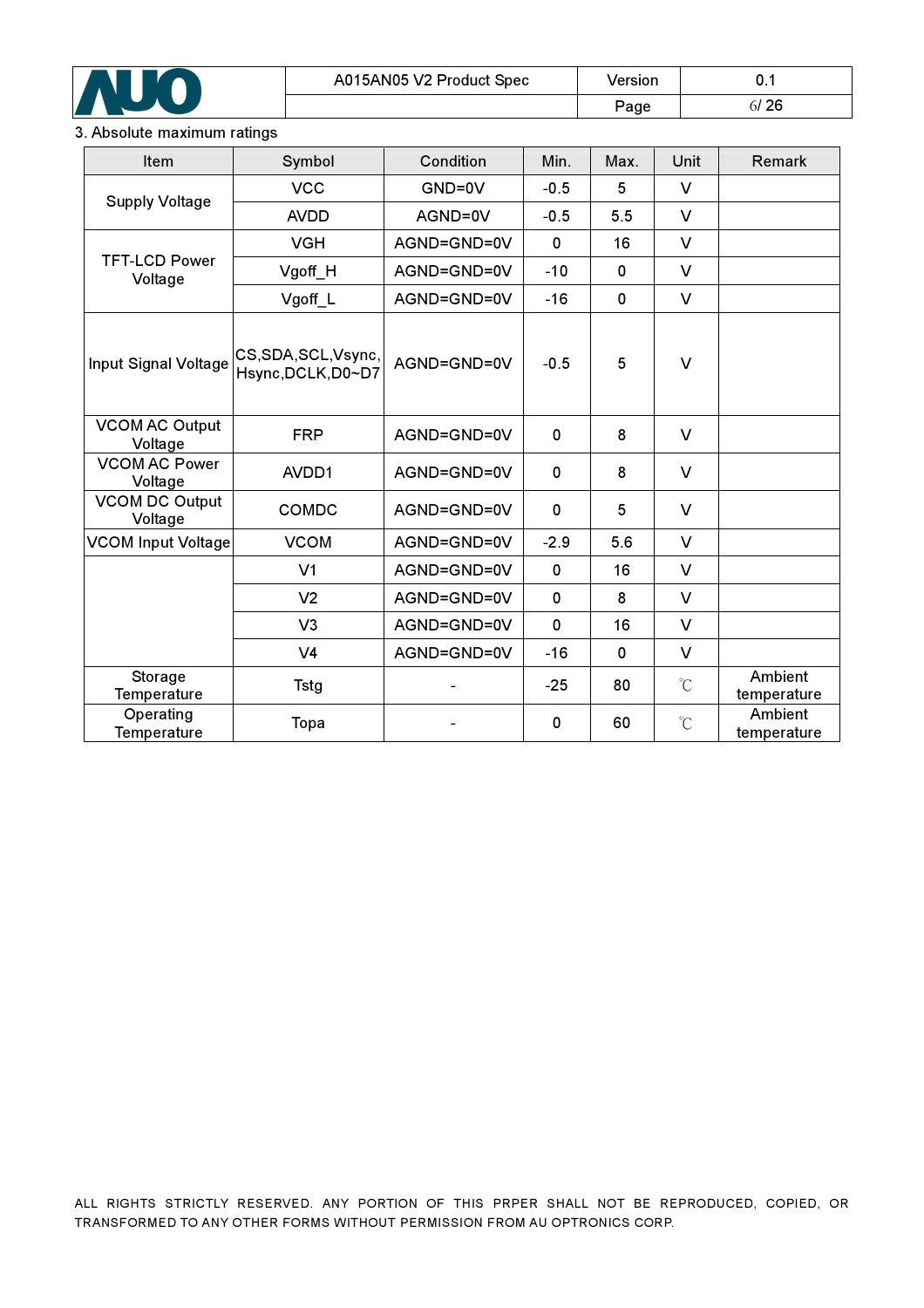

### . Electrical characteristics

### a. Typical operating conditions (GND = AGND = 0V)

| Item                                      |         | Symbol           | Min.        | Typ.           | Max.        | Unit   | Remark          |
|-------------------------------------------|---------|------------------|-------------|----------------|-------------|--------|-----------------|
|                                           |         | $V_{CC}$         | 3.0         | 3.3            | 3.6         | $\vee$ |                 |
| Power supply                              |         | $AV_{DD}$        | 3.0         | 3.3            | 3.6         | $\vee$ |                 |
| Output                                    | H Level | $V_{OH}$         | $Vcc-0.4$   |                |             |        |                 |
| Signal<br>voltage                         | L Level | $V_{OL}$         | <b>GND</b>  |                | $GND+0.4$   |        |                 |
| Input                                     | H Level | $V_{\text{H}}$   | $0.7V_{CC}$ | $\blacksquare$ | $V_{CC}$    | $\vee$ |                 |
| Signal<br>voltage                         | L Level | $V_{IL}$         | <b>GND</b>  | $\blacksquare$ | $0.3V_{CC}$ | V      |                 |
| Output                                    | H Level | <b>IOH</b>       |             | 10             |             | uA     |                 |
| current                                   | L Level | IOL              |             | $-10$          |             | uA     |                 |
| Analog stand by<br>current                |         | Ist              |             |                | 200         | uA     | DCLK is stopped |
|                                           |         | AVDD1            | 4.4         | 5.6            | 5.8         | V      |                 |
| <b>VCOM Voltage</b>                       |         | $V_{\text{CDC}}$ | 0.30        | 0.45           | 0.60        | $\vee$ |                 |
| Internal Voltage                          |         | <b>VCP</b>       | 6.5         | $\blacksquare$ | 8.8         | $\vee$ |                 |
| <b>Positive Power</b><br>Supply           |         | <b>VGH</b>       | 12          | 13             | 14          | $\vee$ |                 |
| <b>Negative Power</b><br>supply<br>(Low)  |         | VGoff_L          | $-14$       | $-13$          | $-12$       | $\vee$ |                 |
| <b>Negative Power</b><br>supply<br>(High) |         | VGoff_H          | $-8.4$      | $-7.4$         | $-6.4$      | $\vee$ |                 |

### b. Recommended Capacitance Values of External Capacitor

The recommended capacitance values of the external capacitor are shown below. These values should be finally determined only after performing sufficient evaluation on the module.

| Pin name         | Operating value of   | Withstanding |
|------------------|----------------------|--------------|
|                  | capacitors $(\mu F)$ | voltage (V)  |
| <b>VCC</b>       | 1 to 10              | 6.3          |
| <b>AVDD</b>      | 1 to 10              | 6.3          |
| AVDD1            | 1 to 10              | 10           |
| <b>VGH</b>       | 1 to 10              | 16           |
| Vgoff_H, Vgoff_L | 1 to 10              | 16           |
| V1, V2           | 1 to 10              | 16           |
| V3, V4           | 1 to 10              | 16           |
| V5, V6           | 1 to 10              | 16           |
| V7, V8           | 1 to 10              | 16           |
| V9               | 4.7 to 10            | 6.3(Note1)   |
| <b>VCP</b>       | 4.7 to 10            | 16           |
| <b>FRP</b>       | 10                   | 16           |

Note1: The capacitors of V9 (31pin) is needed.

Note2: Typical operating capacitors reference suggested reference application circuit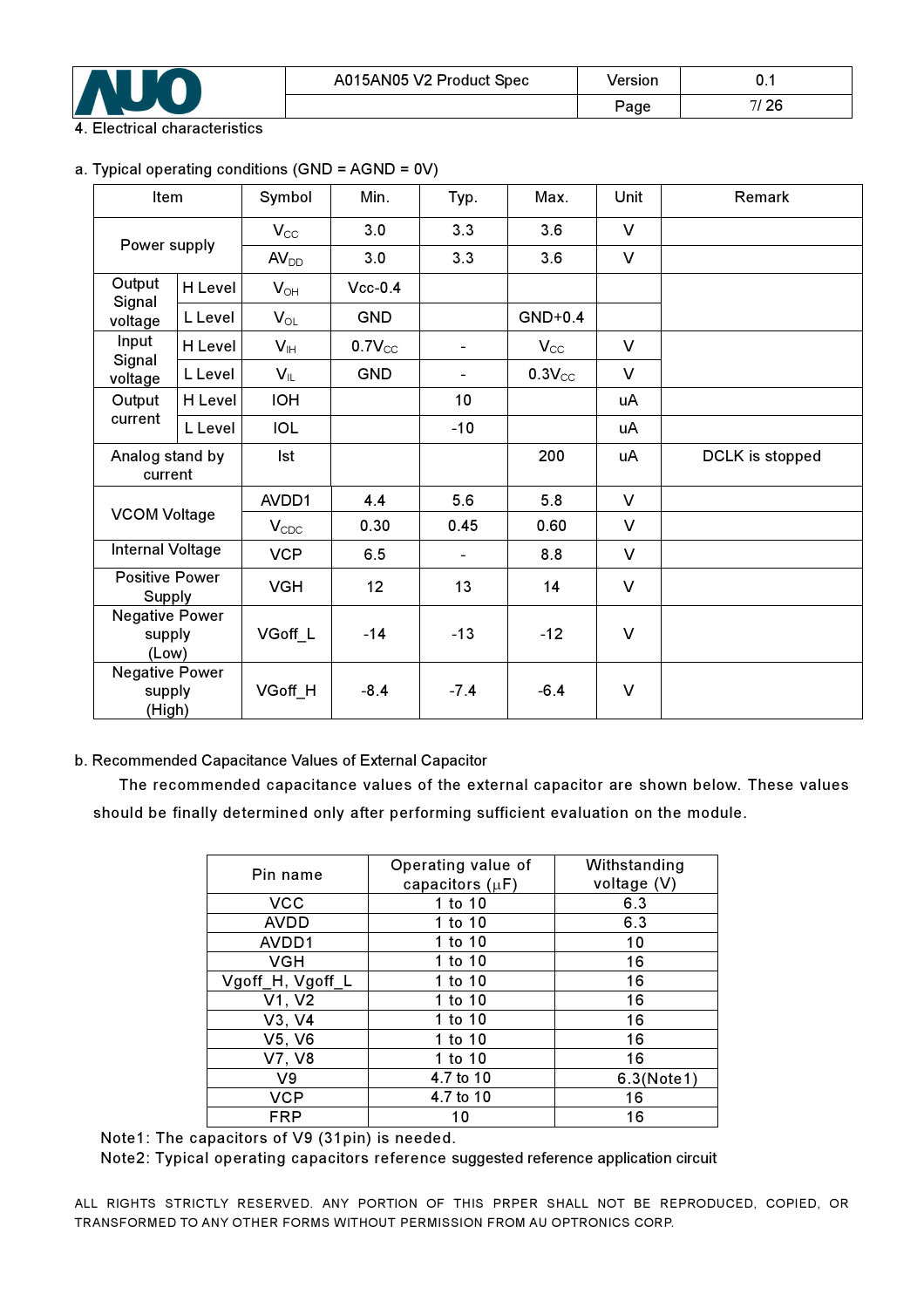

### c. Current consumption (GND = AGND = 0V)

| Parameter | Symbol                 | Condition       | Min.                     | тур.            | Max. | Unit       | Remark            |
|-----------|------------------------|-----------------|--------------------------|-----------------|------|------------|-------------------|
| Current   | ICC                    | $V_{CC}$ = 3.3V | $\overline{\phantom{0}}$ |                 | 2.5  | mA         | Note1             |
|           | <b>I</b> <sub>DD</sub> | $AVDD = 3.3V$   | $\overline{\phantom{a}}$ | $\overline{.5}$ | 2.0  | <b>m</b> A | Note <sub>2</sub> |

Note1:This power consumption doesn't include LED power consumption.

Note2:Test condition: 8colorbar+Grayscale pattern, UPS051 mode, DCLK=5.67MHz, frame

rate:60Hz.

### d. LED driving conditions

| Parameter   | Symbol            | Min. | Typ. | Max. | Unit | Remark |
|-------------|-------------------|------|------|------|------|--------|
|             | <b>ILED</b> anode | 22   | 25   | 25.5 | mA   | Note1  |
| LED voltage | V.                | 3.0  | 3.3  | 3.6  |      | Note2  |

Note1: LED-.=0V

Note2:  $V_L$  = LED+ (PIN 17), LED Max. Voltage: 1pcs/3.6V, LED Min. Voltage: 1pcs/3.0V.

 $@l_{\text{LED}}=25mA$ .

### 5. Input timing AC characteristic

|  | (VCC=3.3V, AVDD=3.3V, AGND=GND=0V, TA=-25℃~85℃) |  |
|--|-------------------------------------------------|--|
|  |                                                 |  |

| Parameter                | Symbol     | Min.         | Typ.                         | Max.                         | Unit       | Remark |
|--------------------------|------------|--------------|------------------------------|------------------------------|------------|--------|
| DCLK period time         | $t_{DCLK}$ | 37           | -                            |                              | ns         |        |
| <b>HSYNC</b> period time | Th         | 60           | 63.56                        | 67                           | us         |        |
| VSYNC setup time         | Tvst       | 12           |                              |                              | ns         |        |
| VSYNC hold time          | Tvhd       | 12           |                              |                              | ns         |        |
| HSYNC setup time         | Thst       | 12           |                              |                              | ns         |        |
| <b>HSYNC hold time</b>   | Thhd       | 12           | $\qquad \qquad \blacksquare$ | $\qquad \qquad \blacksquare$ | ns         |        |
| Data setup time          | Thst       | 12           | $\overline{\phantom{0}}$     |                              | ns         |        |
| Data hold time           | Thhd       | 12           | $\overline{\phantom{0}}$     |                              | ns         |        |
| HSYNC width              | Thsw       | 1            | 1                            | 96                           | $t_{DCLK}$ |        |
| <b>VSYNC</b> width       | Tvsw       | 1 $t_{DCLK}$ | 1 $t_{DCLK}$                 | 6Th                          |            |        |
| DCLK duty cycle          | Tcwh/Tcwl  | 40           | 50                           | 60                           | $\%$       |        |

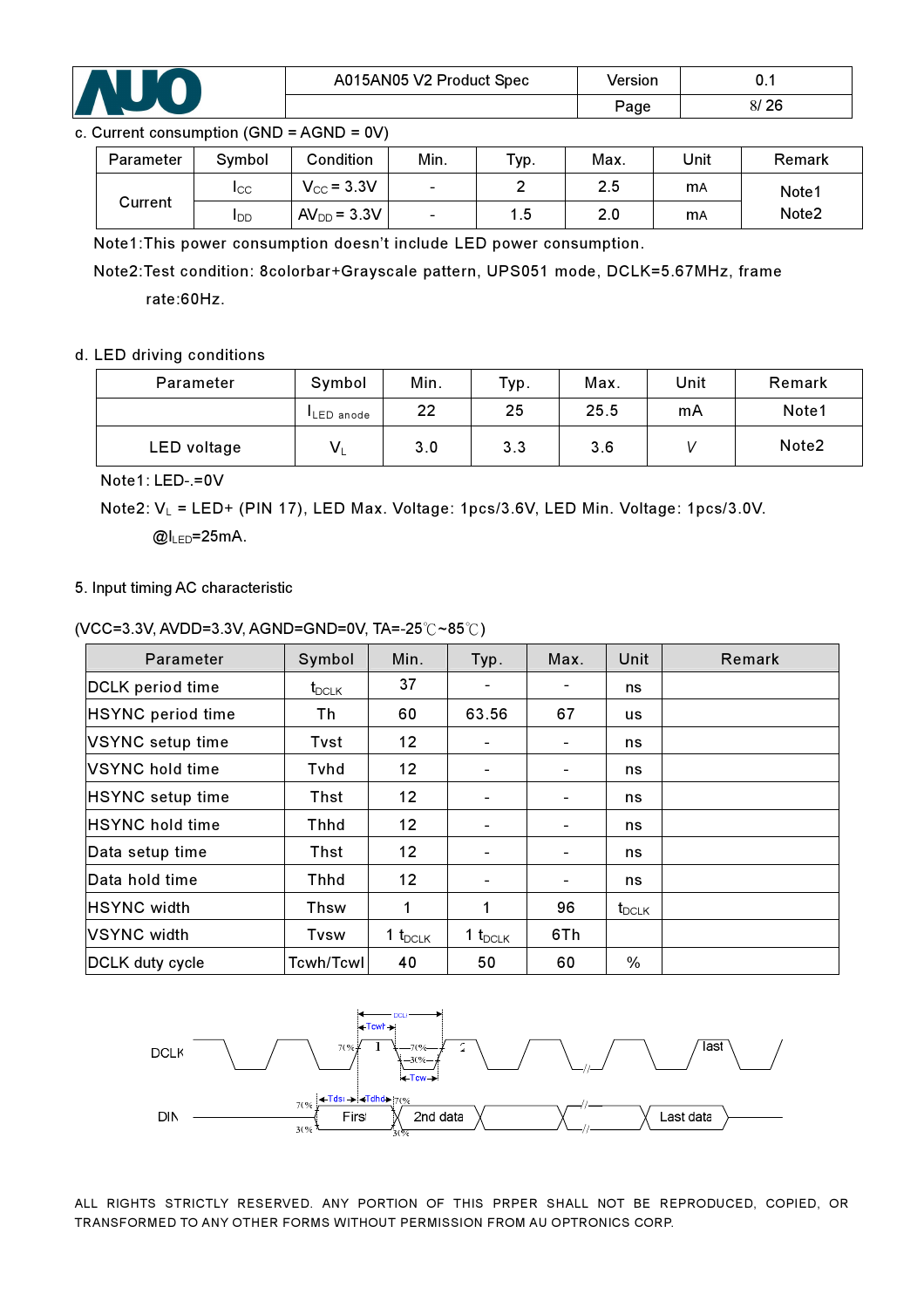| AU O                   | A015AN05 V2 Product Spec                                         | Version      | 0.1  |
|------------------------|------------------------------------------------------------------|--------------|------|
|                        |                                                                  | Page         | 9/26 |
| <b>DCL<sub>k</sub></b> | $70% +$                                                          |              |      |
| Vsync<br>$30\%$        | $T_{\text{VSV}}$<br>Tvs $-$<br>730%                              |              |      |
| Hsync                  | <b>Thhc</b><br>30%<br>730%<br>$This \rightarrow$<br>$\leftarrow$ | 30%<br>Thsw- | -30% |

### 6. AC Timing

a. UPS051 Timing conditions

Note1: Horizontal display position:

|                       | Parameter                 |      | Symbol             | Min.               | Typ.           | Max.              | Unit.             | Remark |
|-----------------------|---------------------------|------|--------------------|--------------------|----------------|-------------------|-------------------|--------|
| <b>DCLK Frequency</b> |                           |      | $1/t_{DCLK}$       | 5.62               | 5.67           | 12                | <b>MHz</b>        |        |
|                       | Period                    |      | $t_H$              |                    | 360            |                   | $t_{\text{DCLK}}$ |        |
|                       | Display period            |      | $t_{hd}$           |                    | 280            | $t_{\text{DCLK}}$ |                   |        |
| <b>HSYNC</b>          | Back porch<br>Front porch |      | $t_{\rm hbp}$      | 61                 | 62             | 64                | $t_{DCLK}$        | Note1  |
|                       |                           |      | $t_{\sf hfp}$      | 19                 | 18             | 16                | $t_{DCLK}$        |        |
| Pulse width           |                           |      | $t_{\sf hsw}$      | 1                  | 25             | 56                | $t_{DCLK}$        |        |
|                       | Period                    | Odd  | $t_{\vee}$         | 256                | 262.5          | 264               | $t_{H}$           |        |
|                       |                           | Even |                    |                    |                |                   |                   |        |
|                       | Display period            | Odd  |                    |                    | 220            |                   |                   |        |
|                       |                           | Even | $t_{vd}$           |                    |                | $t_{H}$           |                   |        |
| <b>VSYNC</b>          | Back porch                | Odd  |                    |                    | 23             |                   |                   |        |
|                       |                           | Even | $t_{\vee b}$       |                    | 23.5           |                   | $t_H$             |        |
|                       |                           | Odd  |                    | 13                 | 19.5           | 21                |                   |        |
|                       | Front porch               | Even | $t_{\rm vf}$       | 20.5<br>12.5<br>19 |                |                   | $t_H$             |        |
|                       | Pulse width               | Odd  |                    |                    | $3\;t_{\rm H}$ | 6 $t_H$           |                   |        |
|                       |                           | Even | $t_{\mathsf{vsw}}$ | 1 $t_{DCLK}$       |                |                   |                   |        |

Available display starts from the data of 63  $t_{DCLK}$  when back porch value ( $t_{hbp}$ ) set 62.

Note2: UPS051 support interlacing input format

Note3: UPS051 support non-interlacing input format. Odd field only or even field only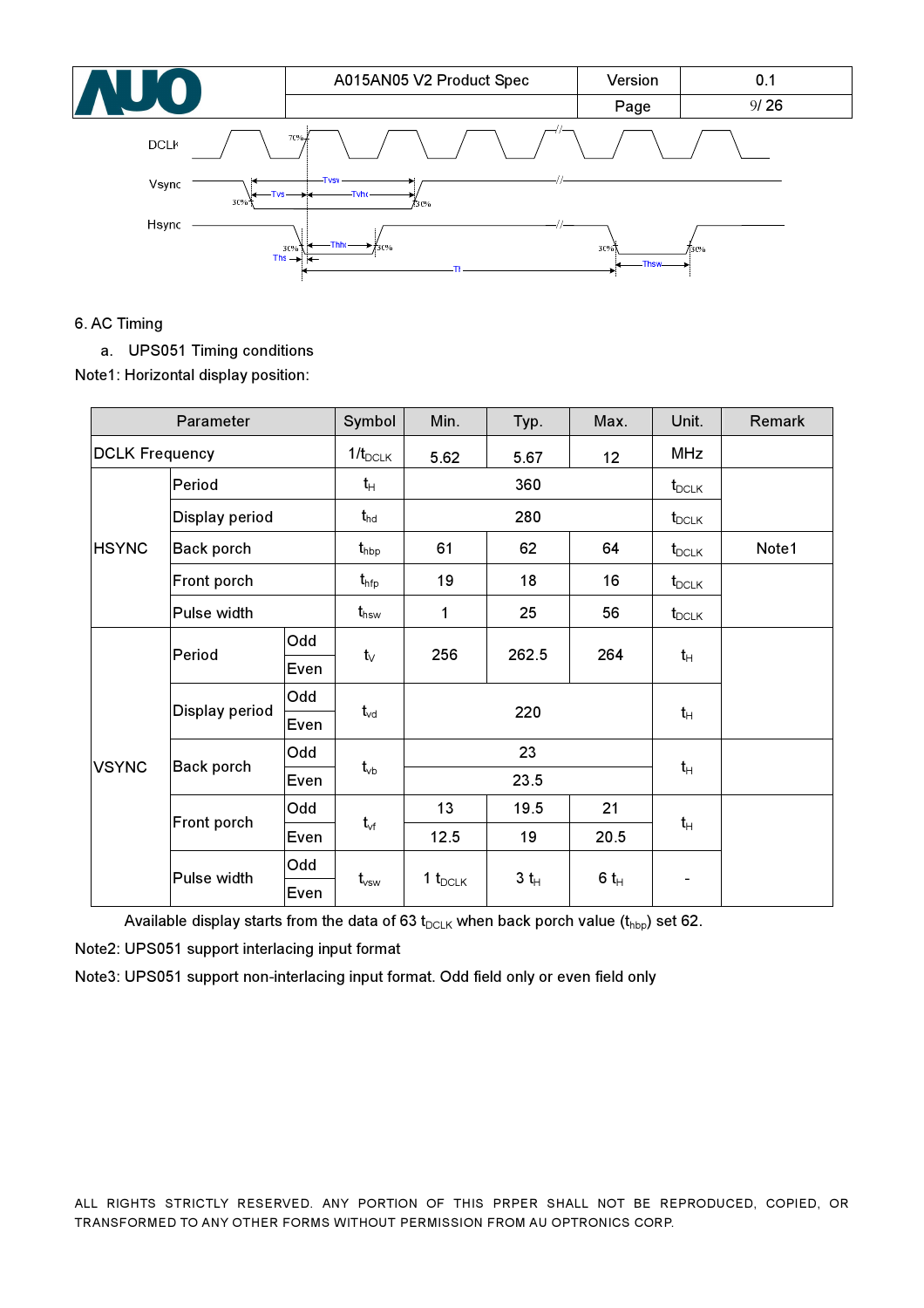

ALL RIGHTS STRICTLY RESERVED. ANY PORTION OF THIS PRPER SHALL NOT BE REPRODUCED, COPIED, OR TRANSFORMED TO ANY OTHER FORMS WITHOUT PERMISSION FROM AU OPTRONICS CORP.

UPS051 Input Horizontal Timing Chart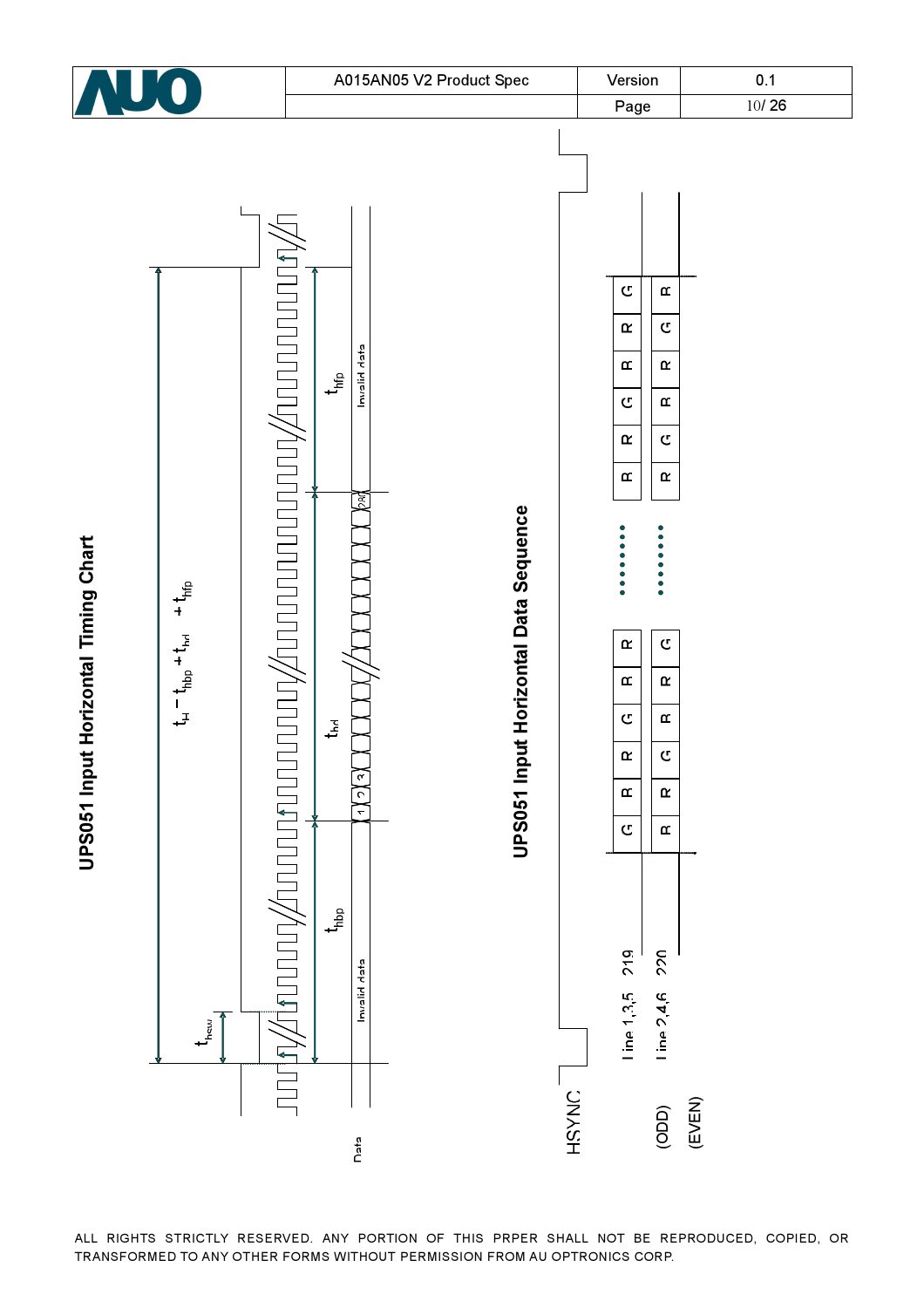

### b. UPS052 Timing conditions

|                       | Parameter      |      | Symbol                      | Min.            | Typ.   | Max.              | Unit.             | Remark |
|-----------------------|----------------|------|-----------------------------|-----------------|--------|-------------------|-------------------|--------|
| <b>DCLK Frequency</b> |                |      | $1/t_{DCLK}$                | 23.3            | 24.54  | 25.7              | <b>MHz</b>        |        |
|                       | Period         |      | $t_{H}$                     |                 | 1560   | $t_{\text{DCLK}}$ |                   |        |
|                       | Display period |      | $\textbf{t}_{\text{hdisp}}$ |                 | 1280   |                   | $t_{\sf DCLK}$    |        |
| <b>HSYNC</b>          | Back porch     |      | $t_{\rm hbp}$               | 248             | 249    | Note1             |                   |        |
|                       | Front porch    |      | $t_{\sf hfp}$               | 32 <sub>2</sub> | 31     | 29                | $t_{\text{DCLK}}$ |        |
| Pulse width           |                |      | $t_{\mathsf{hsw}}$          | 1               | 25     | 56                | $t_{\sf DCLK}$    |        |
|                       |                | Odd  |                             | 256             | 262.5  | 264               |                   |        |
|                       | Period         | Even | $t_{\vee}$                  |                 |        |                   | $t_H$             |        |
|                       | Display period | Odd  |                             |                 | 220    |                   | $t_H$             |        |
|                       |                | Even | $t_{\rm vdisp}$             |                 |        |                   |                   |        |
| <b>VSYNC</b>          | Back porch     | Odd  | $t_{\vee b}$                |                 | 23     | $t_H$             | Note2             |        |
|                       |                | Even |                             |                 | 23.5   |                   |                   |        |
|                       | Front porch    | Odd  | $t_{\rm vf}$                | 13              | 19.5   | 21                | $t_H$             |        |
|                       |                | Even |                             | 12.5            | 19     | 20.5              |                   |        |
|                       | Pulse width    | Odd  | $\mathbf{1}_{\mathsf{vsw}}$ | 1 $t_{DCLK}$    | $3t_H$ | 6 $t_H$           |                   |        |
|                       |                | Even |                             |                 |        |                   |                   |        |

Note1: Horizontal display position:

Available display starts from the data of 266  $t_{DCLK}$  when back porch value ( $t_{hbp}$ ) set 249.

Note2: UPS052 support interlacing input format

Note3: UPS052 support non-interlacing input format. Odd field only or even field only.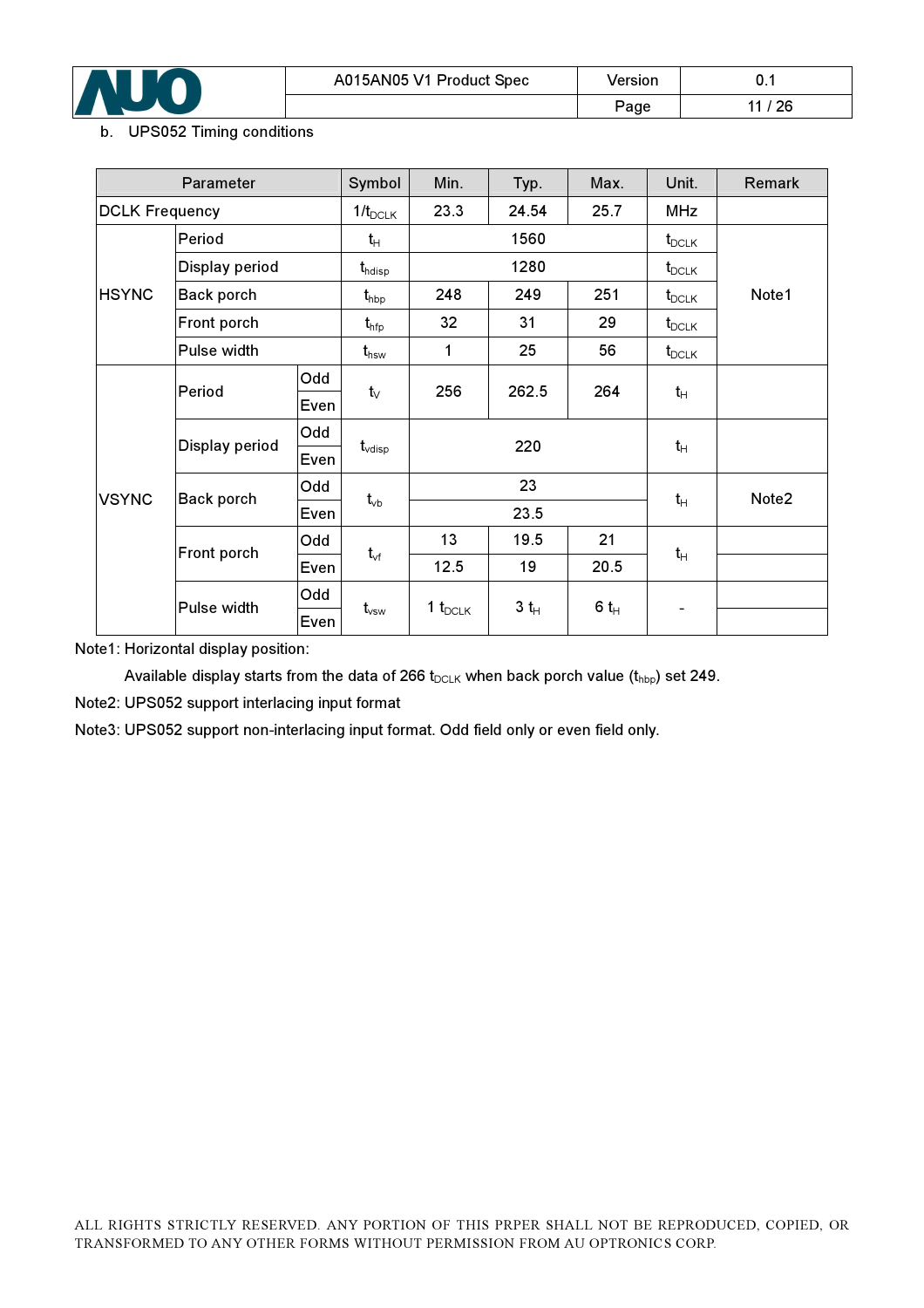



ALL RIGHTS STRICTLY RESERVED. ANY PORTION OF THIS PRPER SHALL NOT BE REPRODUCED, COPIED, OR TRANSFORMED TO ANY OTHER FORMS WITHOUT PERMISSION FROM AU OPTRONICS CORP.

Data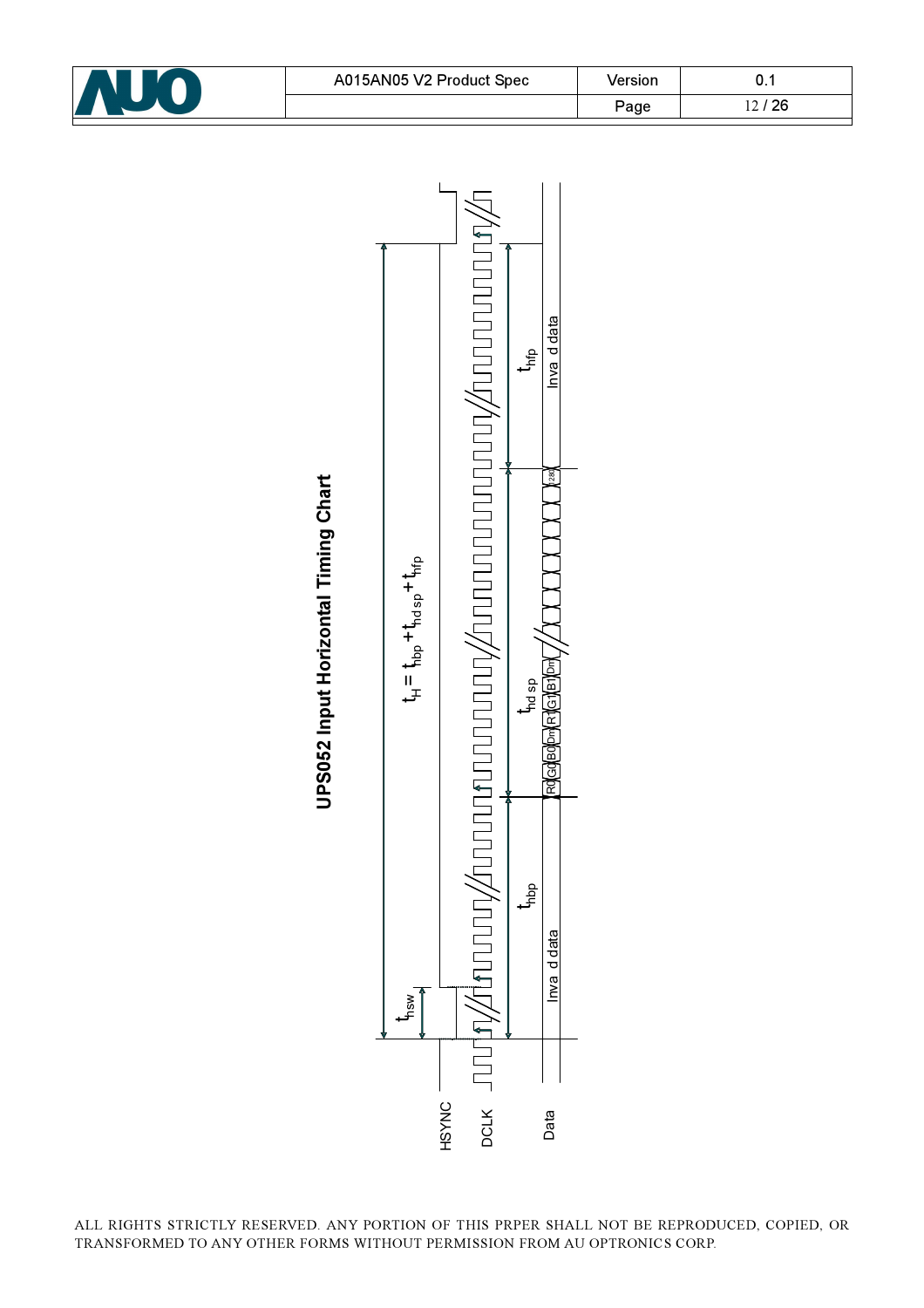

Valid Data Valid Data Valid Data  $\mathbf{t}_{\mathbf{v}}$ V display V blanking  $\begin{bmatrix} \vdots \end{bmatrix}$  V display  $\begin{bmatrix} \vdots \end{bmatrix}$  V blanking  $\begin{bmatrix} \vdots \end{bmatrix}$  V display  $t_{\rm vd}$ t<sub>vb</sub>  $t_{\rm vd}$  t<sub>vd</sub> t<sub>vb</sub>  $\vdots$  t<sub>vb</sub>  $\vdots$  t<sub>vd</sub> 1 field (EVEN) 1 field (  $\text{ODD}$  )  $\qquad \qquad$  t<sub>v</sub>  $\qquad \qquad$  1 field ( EVEN ) **UPS052 Input Vertical Timing Chart** UPS052 Input Vertical Timing Chart  $\begin{array}{c} 1 \\ 1 \\ 1 \\ 1 \end{array}$ V blanking  $t_{\rm v}^2$ 1 frame Valid Data t<sup>V</sup> V display  $t_{\rm v}$  $1$  field (  $\rm ODD$  )  $\frac{1}{1}$   $\frac{1}{1}$   $\frac{1}{1}$ V blanking  $\mathbf{t}^{\oplus}$ t vsw $\overline{1}$ HSYNC VSYNC DATA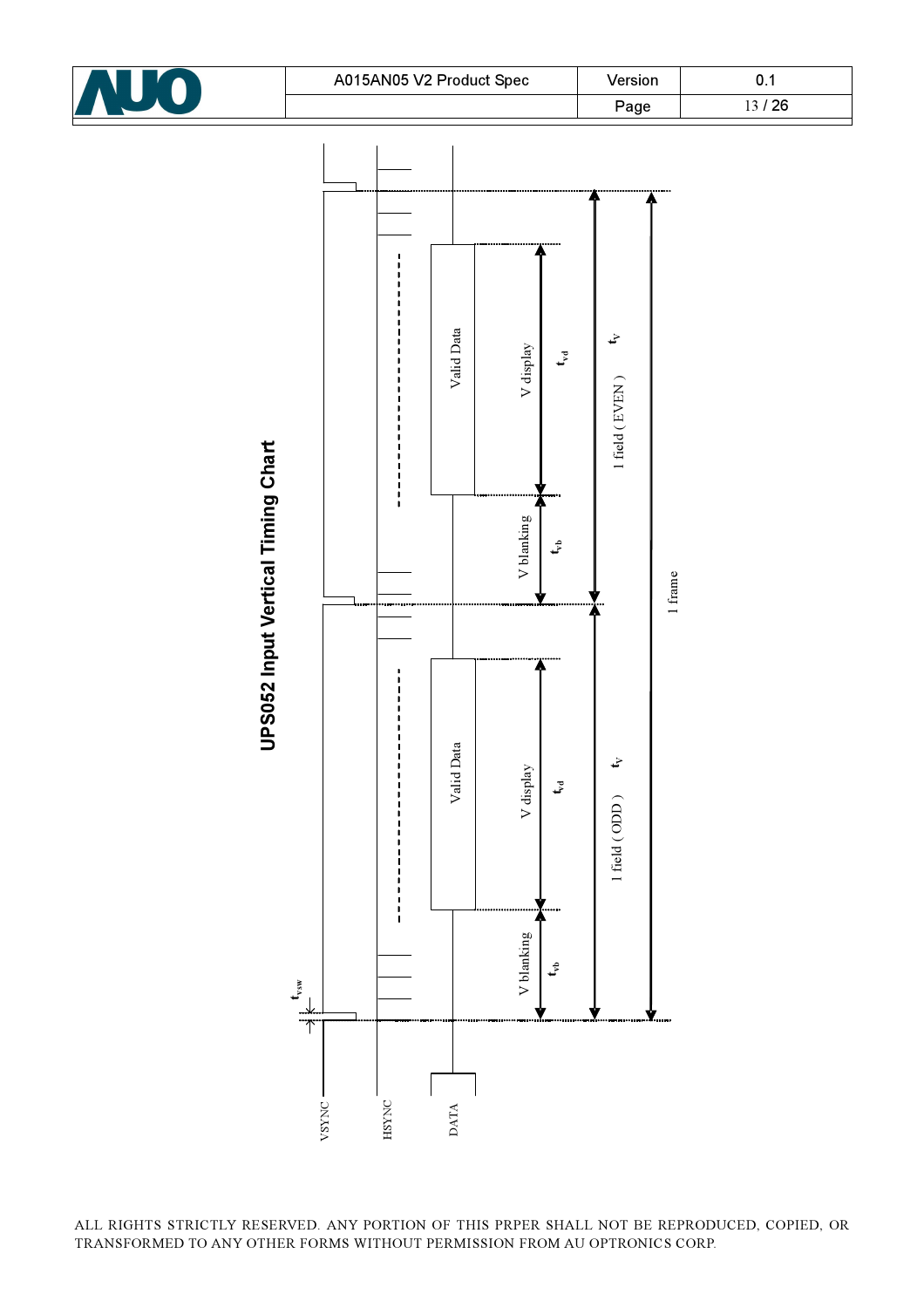

### 7. 3-wire serial communications

For 3-wire serial communication timing, it is shown in Fig.2. For register setting, please refer to application note.

### 8. DC-DC Converter Circuit

A015AN05 contains one high-power step-up DC-DC converte for active matrix TFT LCDs.

### a. Charge Pump Block Diagram

 The VCC Voltage is used for internal pump circuit to generate VCP/VGH/Vgoff\_H/ Vgoff\_L/Vcac for gate and VCOM used.



Fig. 1 charge pump diagram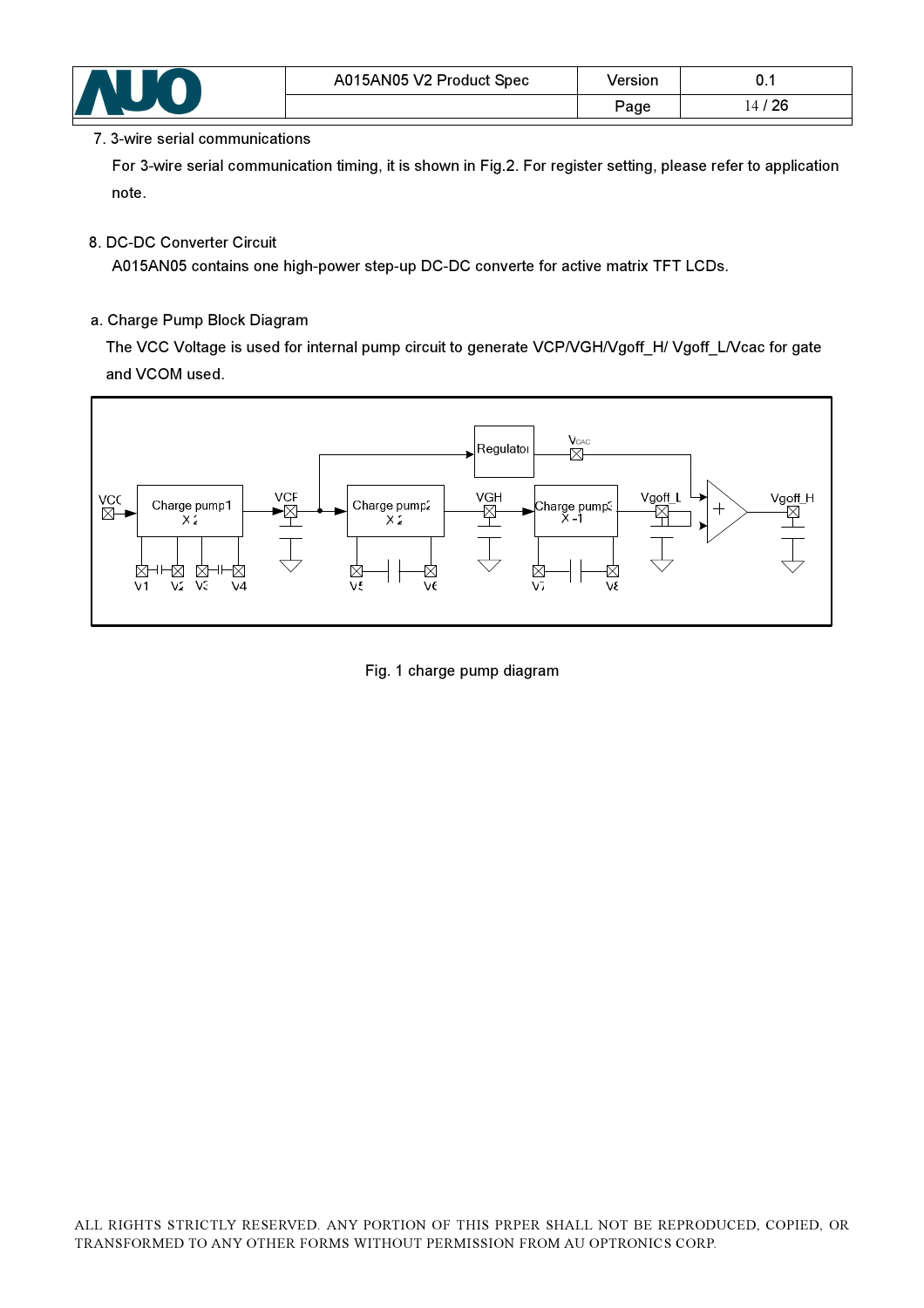

### **Optical Specifications**

| Item               | Symbol    | Condition                     | Min.                     | Typ.     | Max.       | Unit            | Remark    |
|--------------------|-----------|-------------------------------|--------------------------|----------|------------|-----------------|-----------|
| Response time      |           |                               |                          |          |            |                 |           |
| Rise<br>Fall       | Tr<br>Tf  | $\theta = 0^{\circ}$          | $\overline{\phantom{a}}$ | 25<br>30 | 50<br>60   | ms<br>ms        | Note 4    |
| Contrast ratio     | <b>CR</b> | At optimized<br>viewing angle | 200                      | 300      |            |                 | Note 5, 6 |
| Viewing angle      |           |                               |                          |          |            |                 |           |
| Top                |           |                               | 40                       | 50       |            |                 |           |
| <b>Bottom</b>      |           | CR <sub>10</sub>              | 45                       | 55       |            | deg.            | Note 7    |
| Left               |           |                               | 50                       | 60       |            |                 |           |
| Right              |           |                               | 50                       | 60       |            |                 |           |
| Brightness (25mA)  | $Y_L$     | $\theta = 0^\circ$            | TBD                      | 300      |            | $\text{cd/m}^2$ | Note 8    |
| White chromaticity | X         | $\theta = 0^\circ$            | <b>TBD</b>               | (0.31)   | TBD        |                 |           |
|                    | ٧         | $\theta = 0^\circ$            | <b>TBD</b>               | (0.33)   | <b>TBD</b> |                 |           |

Note 1 Ambient temperature =  $25\Box$ .

Note 2 Measured in the dark room

Note 3 Measured on the center area of panel with a field angle of 1° by Topcon luminance meter BM-7, after 10 minutes operation.

Note 4 Definition of response time:

Output signals of photo detector are measured when the input signals are changed from "black" to "white" (falling time) and from "white" to "black" (rising time), respectively.



Response time is defined as the time interval between the 10% and 90% of amplitudes. Refer to the figure as follows.

Note 5 Definition of contrast ratio:

Contrast ratio is calculated with the following formula.

 Photo detector output when LCD is at "White" state Contrast ratio (CR) =

Photo detector output when LCD is at "Black" state

Note 6 White Vi =  $V_{i50}$   $\pm$  1.5V

Black Vi =  $V_{i50}$  ± 2.0V

"±" means that the analog input signal swings in phase with COM signal.

 $^{\ast +}$  " means that the analog input signal swings out of phase with COM signal.

 $V_{150}$ . The analog input voltage when transmission is 50%

100% transmission is defined as the transmission of LCD panel when all the input terminals of module are electrically opened.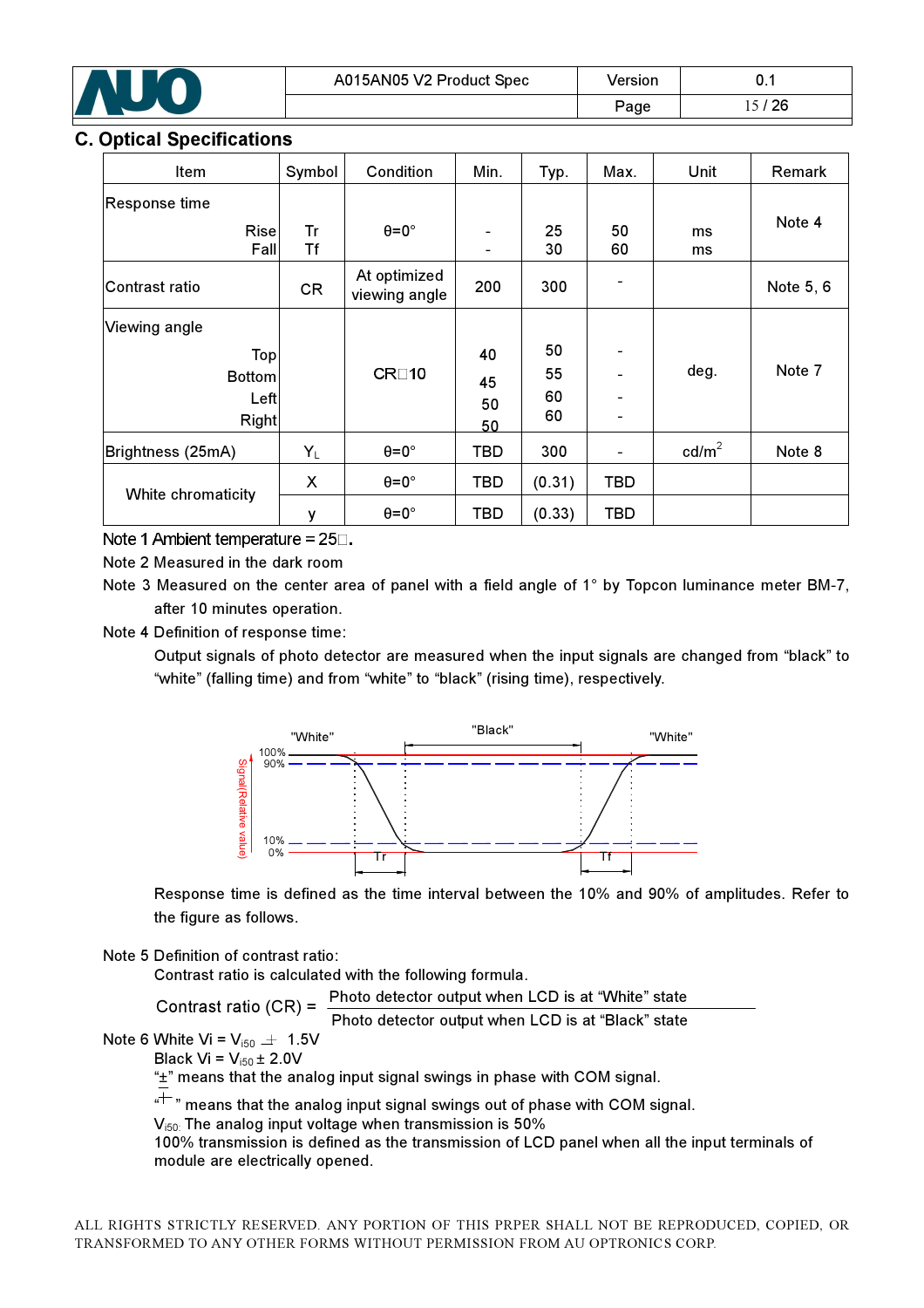

Note 7 Definition of viewing angle:

Refer to the figure as follows.



Note 8 Measured at the center area of the panel when all the input terminals of LCD panel are electrically opened.

Note 9 Gray level inversion direction: 6 o'clock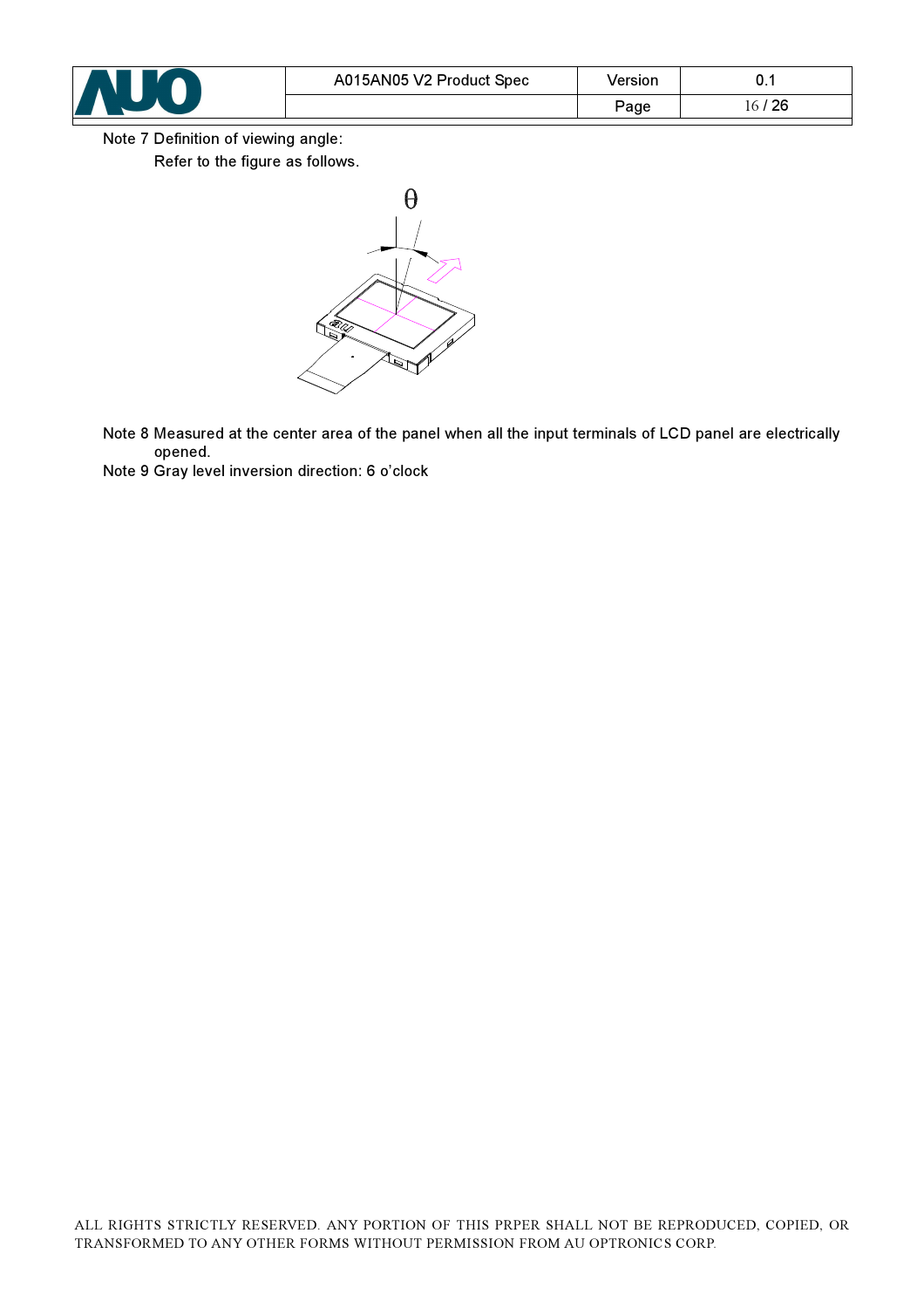

### D. Reliability Test Items

| No. | Test items                         | Conditions                                                                         |        | <b>Remark</b> |
|-----|------------------------------------|------------------------------------------------------------------------------------|--------|---------------|
| 1   | High temperature storage           | Ta = 80 $\square$                                                                  | 240Hrs |               |
| 2   | Low temperature storage            | Ta = -25⊟                                                                          | 240Hrs |               |
| 3   | High temperature operation         | Ta = 60⊡                                                                           | 240Hrs |               |
| 4   | Low temperature operation          | Та = 0⊓.                                                                           | 240Hrs |               |
| 5   | High temperature and high humidity | Ta = $60 \square$ . 90% RH                                                         | 240Hrs | Operation     |
| 6   | <b>Heat shock</b>                  | -25□~80□, 50 cycles, 2Hrs/cycle                                                    |        | Non-operation |
| 7   | Electrostatic discharge            | Air-mode : +/- 8kV<br>Contact-mode: +/- 4kV                                        |        | Note.2, 3     |
| 8   | Vibration (with carton)            | Random vibration:<br>$\rm [0.015G^2/Hz$ from 5~200Hz<br>-6dB/Octave from 200~500Hz |        | IEC 68-34     |
| 9   | Drop (with carton)                 | Height: 60cm<br>1 corner, 3 edges, 6 surfaces                                      |        |               |

Note1 Ta: Ambient temperature.

Make sure protection film(s) on top of polarizer or back of LCD module is/are removed before RA test.

### Note2: ESD Testing Flow as the below,



Note 3. ESD testing method.

Ambient: 24~26°C, 56~65%RH

Instruments:NoisekenESS-2000,

Operation System: "CT30AA-A" and adapter "A015AN04 V5T0"

Test Mode: Operating mode, test pattern: colorbar+8Gray scale

Test Method:

Contact Discharge: 150pF(330Ω) 1sec, 5 points, 10 times/point

Air Discharge: 150pF(330Ω) 1sec, 5 points, 10 times/point Test point: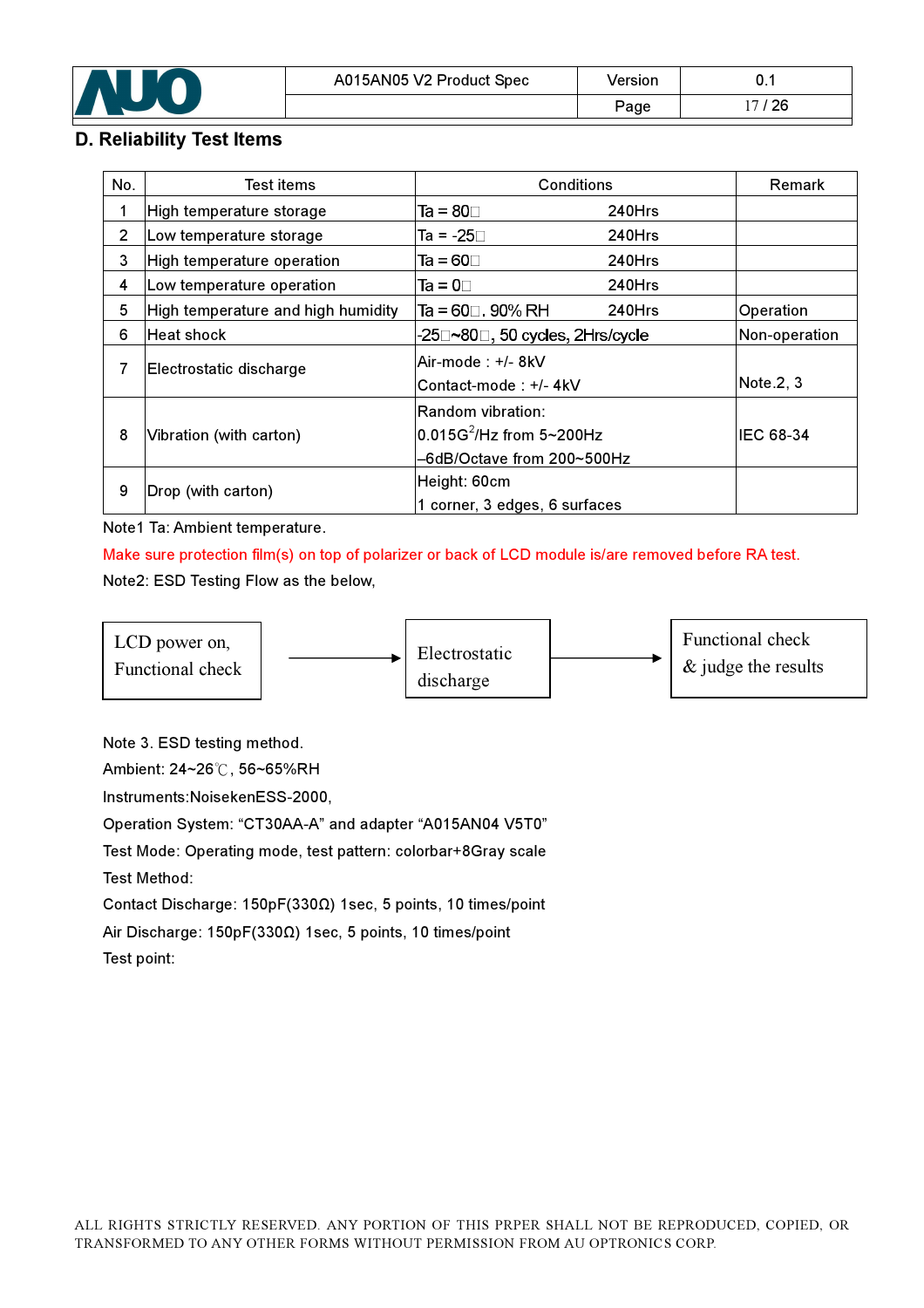| NUO | A015AN05 V2 Product Spec                   | Version<br>Page            | 0.1<br>18/26 |
|-----|--------------------------------------------|----------------------------|--------------|
|     | <b>Bezel</b>                               |                            |              |
|     | !ಭ<br>1<br><b>Display Area</b>             | $2^{\frac{1}{55}$<br>≠     |              |
|     | $\overset{\leftrightarrow}{\phantom{a}}_5$ |                            |              |
|     | $\frac{4}{\sqrt{2}}$<br><b>AUO</b>         | $3\atop{\bigtriangledown}$ |              |

The metal casing is connected to power supply ground (0V) at four corners.

All register commands are repeating transfer.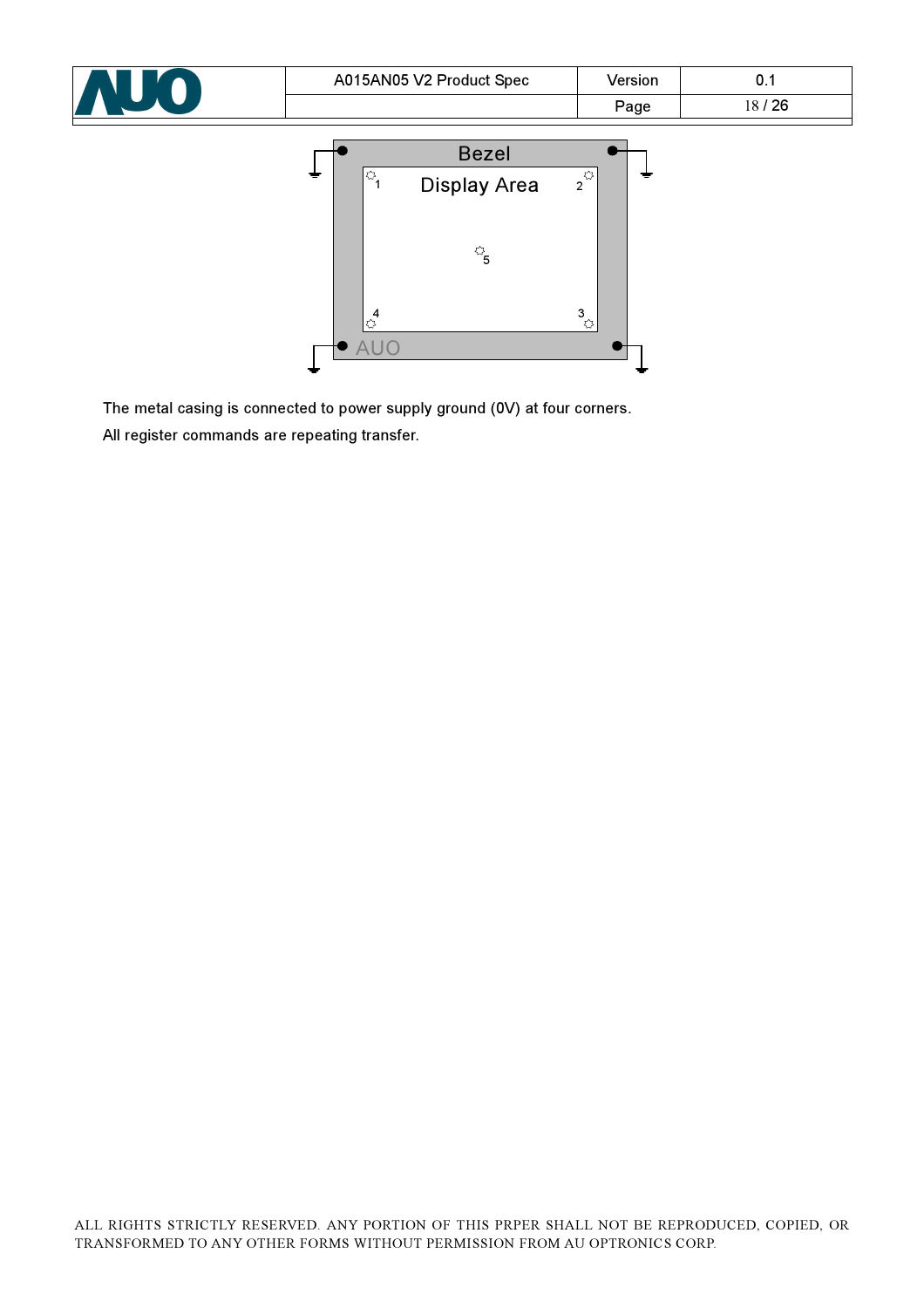

ALL RIGHTS STRICTLY RESERVED. ANY PORTION OF THIS PRPER SHALL NOT BE REPRODUCED, COPIED, OR TRANSFORMED TO ANY OTHER FORMS WITHOUT PERMISSION FROM AU OPTRONICS CORP.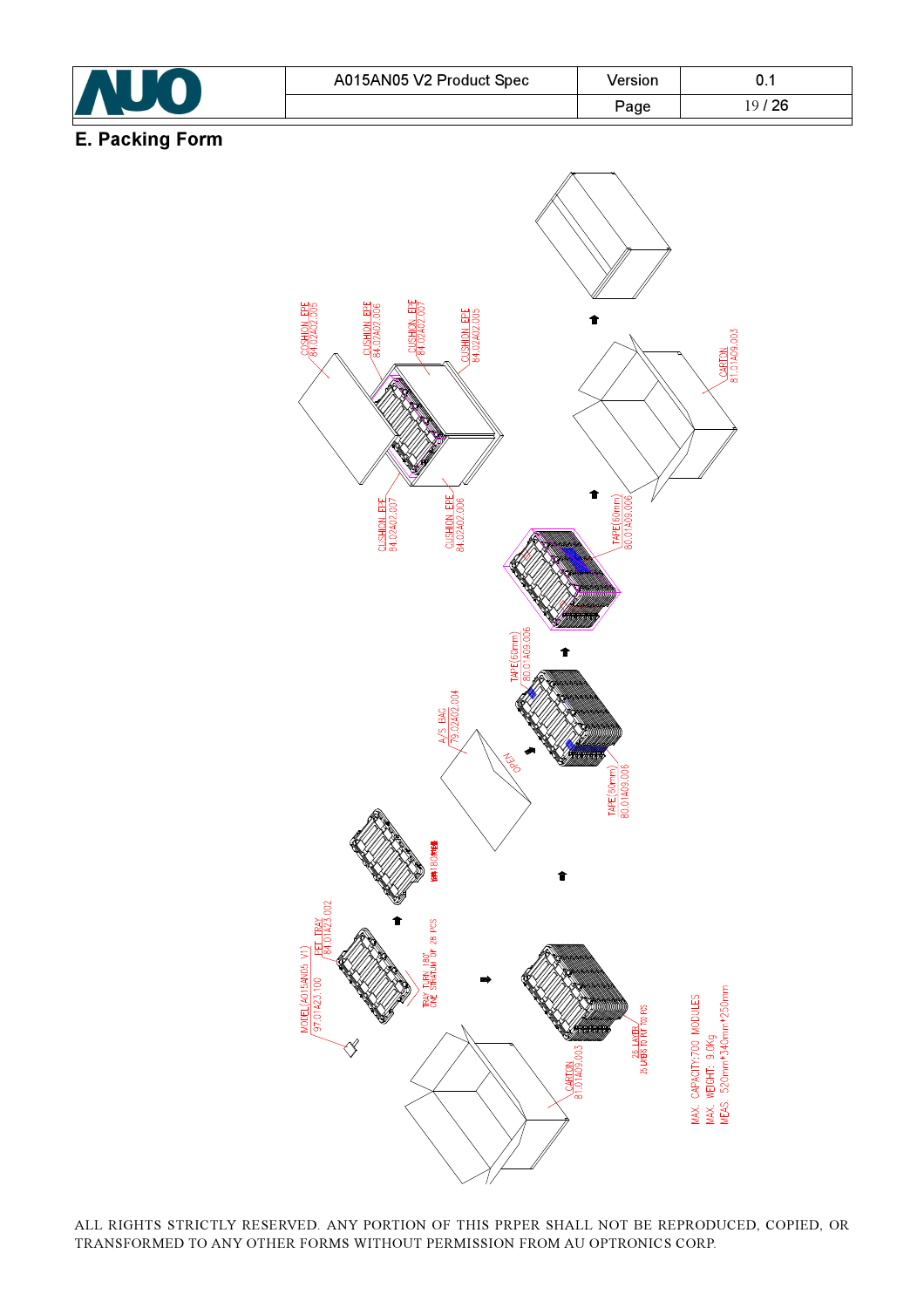| A015AN05 V2 Product Spec | 'ersion                     | v.         |
|--------------------------|-----------------------------|------------|
|                          | $\mathsf{p}_{\mathsf{age}}$ | ' 26<br>oc |

### F. Outline drawing

Note: Any stress or attachment on the back of the LCD module is forbidden.

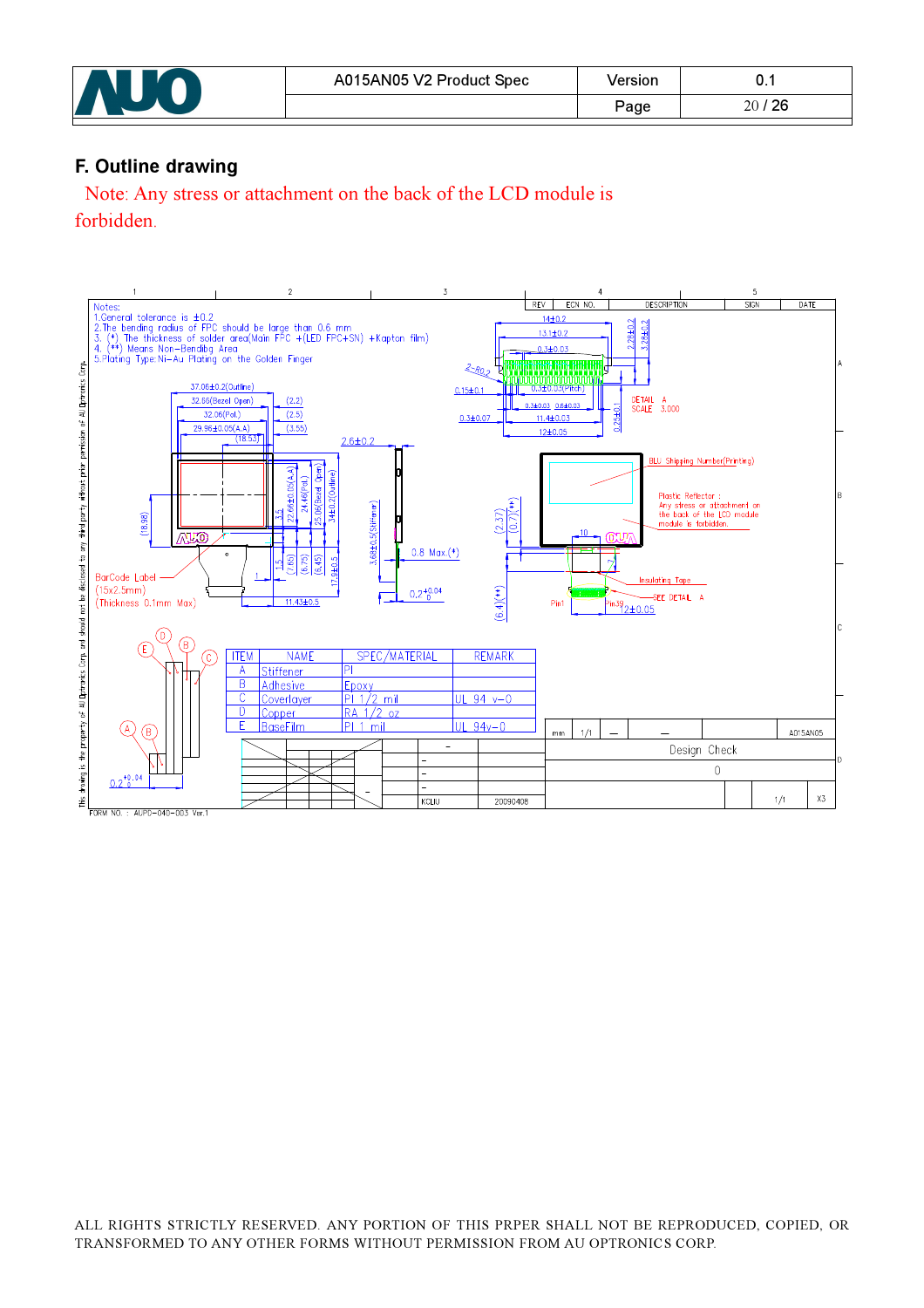



Fig. 3 Panel color Filter Alignment

ALL RIGHTS STRICTLY RESERVED. ANY PORTION OF THIS PRPER SHALL NOT BE REPRODUCED, COPIED, OR TRANSFORMED TO ANY OTHER FORMS WITHOUT PERMISSION FROM AU OPTRONICS CORP.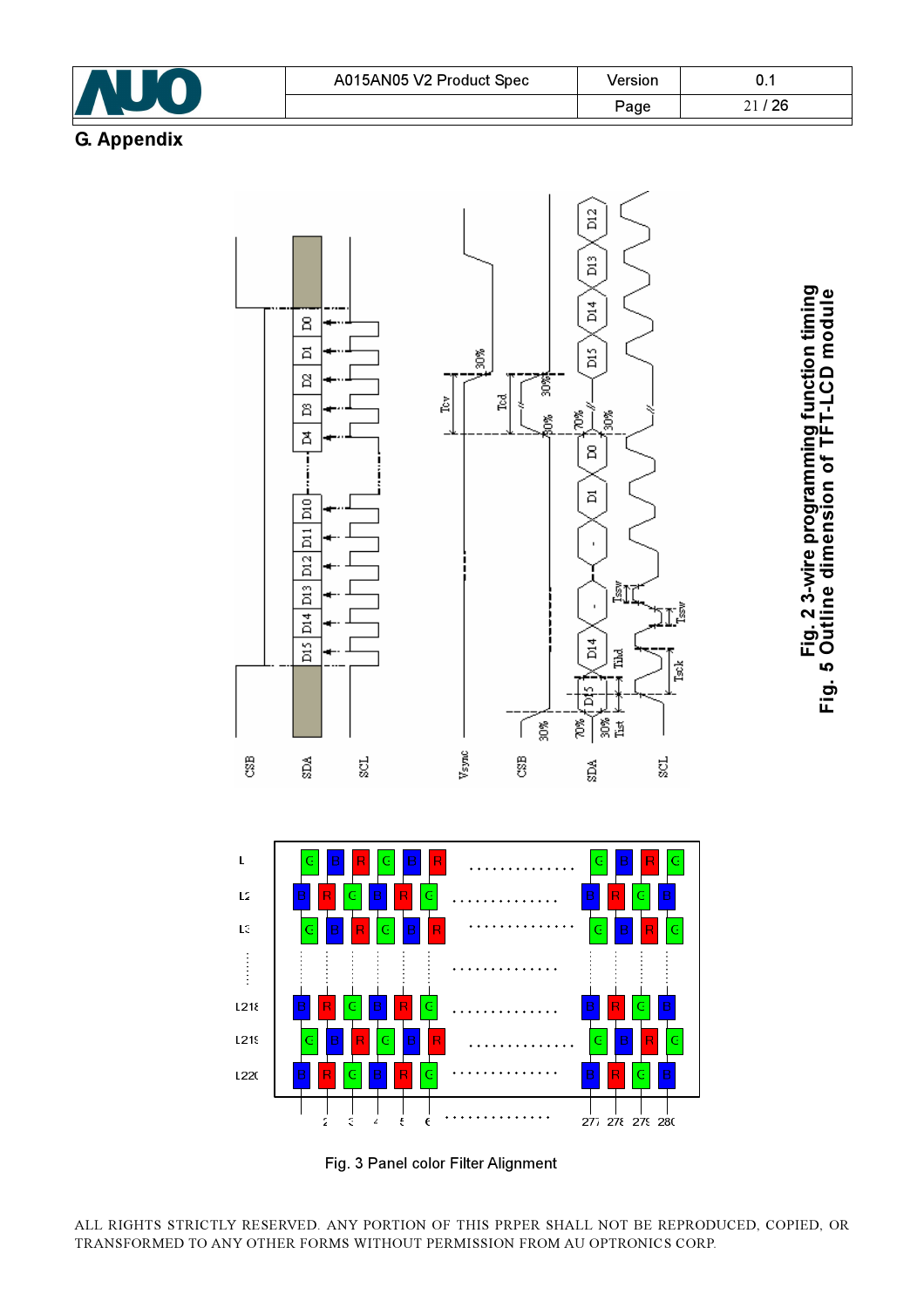### H. Suggested Application Note

A015AN05 is designed with smart integration advance (SIA) concept for DSC application. This panel integrated not only source driver & gate driver, but also built in power generator and embedded serial communication interface for the function setting.

 A015AN05 is supported by two kinds of input timing format: UPS051 and UPS052. Customers can use 3-wire serial port for setting register and select different timing for their own design feature.

In this document, we list essential parameters for configuration. Please follow our recommend setting to achieve the best performance. In the last page, we provide application circuit to drive A015AN05.

 For A015AN05 driving circuit design, you just need input one set of power 3.3V, because the charge-pump circuit inside the driver IC produces Vgh & Vgl. The external peripheral is very simple and good for saving BOM cost for customers.

| Parameter                  | Symbol | Min. | Typ. | Max. | Unit          |
|----------------------------|--------|------|------|------|---------------|
| Serial clock               | Tsck   | 320  |      |      | ns            |
| SCL pulse duty             | Tscw   | 40   | 50   | 60   | $\frac{0}{0}$ |
| Serial data setup time     | Tist   | 120  |      |      | ns            |
| Serial data hold time      | Tiht   | 120  |      |      | ns            |
| Serial clock high/low      | Tssw   | 120  |      |      | ns            |
| Chip select distinguish    | Tcd    |      |      |      | <b>US</b>     |
| Time that the CSB to Vsync | Tcv    |      |      |      | us            |

1. 3-wire serial communication AC timing

2. The configuration of serial data at SDA terminal is at below

#### MSB LSB

| <b>D15</b>            | <b>D14</b> | ID13<br>د ا | ว12 | D <sub>11</sub> | D <sub>10</sub> | ID9 | D8   | D7 | D <sub>6</sub> | D <sub>5</sub> | D <sub>4</sub> | ID3 | D <sub>2</sub> | D <sub>1</sub> | D <sub>0</sub> |
|-----------------------|------------|-------------|-----|-----------------|-----------------|-----|------|----|----------------|----------------|----------------|-----|----------------|----------------|----------------|
| -<br>Register address |            |             |     |                 |                 |     | DATA |    |                |                |                |     |                |                |                |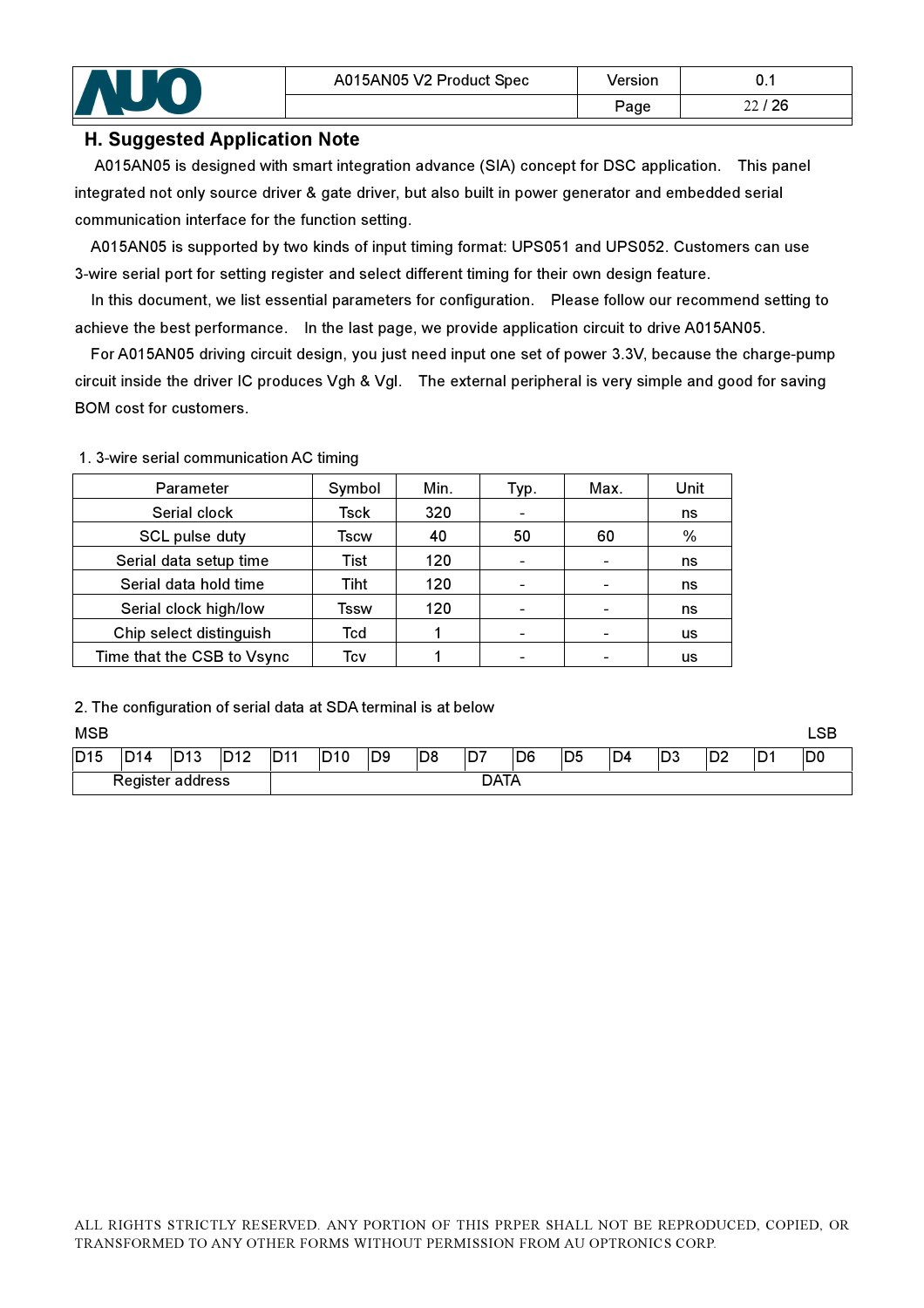

### 3. Recommend register table for UPS051 timing

|                |                              | <b>Address</b>  |                 |                 |     |                 |     |                 |                |    |                |                |     |     |                |    |                |
|----------------|------------------------------|-----------------|-----------------|-----------------|-----|-----------------|-----|-----------------|----------------|----|----------------|----------------|-----|-----|----------------|----|----------------|
| No.            | Description                  | D <sub>15</sub> | D <sub>14</sub> | D <sub>13</sub> | D12 | D <sub>11</sub> | D10 | ID <sub>9</sub> | D <sub>8</sub> | D7 | D <sub>6</sub> | D <sub>5</sub> | ID4 | ID3 | D <sub>2</sub> | D1 | D <sub>0</sub> |
| R <sub>0</sub> | Scan direction               | $\mathbf 0$     | 0               | 0               | 0   | 0               | X   | X               | X              | X  | X              | X              | X   | X   | X              | 0  |                |
| R1             | Data setting                 | 0               | 0               | 4               | 0   | 0               | X   | X               | X              | X  | X              | X              | X   | X   | X              | 0  | $\Omega$       |
| R <sub>2</sub> | Source IC<br>setting         | 0               | 4               | 0               | 0   | 0               | X   | X               | X              | X  | X              | X              | Χ   | и   | и              | 0  | 0              |
| R <sub>3</sub> | <b>Timing select</b>         | $\Omega$        |                 | 1               | 0   | 0               | X   | X               | X              | X  | X              | X              | X   | X   | 0              | 0  | 0              |
| R <sub>4</sub> | <b>VCAC</b> level<br>setting |                 | 0               | 0               | 0   | 0               | X   | X               | X              | X  | X              | X              | X   | X   |                |    | $\Omega$       |
| R <sub>5</sub> | <b>HBLK</b> setting          |                 | 0               | 4               | 0   | 0               | X   | X               | X              | X  | X              | X              | X   | X   | X              | 0  | $\Omega$       |
| T <sub>0</sub> | DRV setting                  | 0               | 0               | 0               | 1   | 0               | X   | X               | X              | X  |                | 1              | 0   | 0   | 0              | 0  | $\Omega$       |

"X" =>Don't care

### 4. Recommend register table for UPS052 timing

|                |                              | <b>Address</b>  |     |                 |     |                 |                 |    |                |    |                |                |    |                |                |                |                |
|----------------|------------------------------|-----------------|-----|-----------------|-----|-----------------|-----------------|----|----------------|----|----------------|----------------|----|----------------|----------------|----------------|----------------|
| No.            | Description                  | D <sub>15</sub> | D14 | D <sub>13</sub> | D12 | D <sub>11</sub> | D <sub>10</sub> | D9 | D <sub>8</sub> | D7 | D <sub>6</sub> | D <sub>5</sub> | D4 | D <sub>3</sub> | D <sub>2</sub> | D <sub>1</sub> | D <sub>0</sub> |
| R <sub>0</sub> | Scan direction               | 0               | 0   | 0               | 0   | 0               | X               | Χ  | X              | X  | X              | X              | X  | X              | X              | 0              | 1              |
| R <sub>1</sub> | Data setting                 | 0               | 0   |                 | 0   | 0               | X               | Χ  | X              | X  | X              | X              | X  | X              | X              | 0              |                |
| R <sub>2</sub> | Source IC<br>setting         | 0               |     | 0               | 0   | 0               | X               | X  | X              | X  | X              | X              | X  | 4              |                | 0              | 0              |
| R <sub>3</sub> | Timing select                | 0               |     |                 | 0   | 0               | X               | Χ  | X              | X  | X              | X              | X  | X              | 0              | 0              |                |
| R4             | <b>VCAC</b> level<br>setting |                 | 0   | 0               | 0   | 0               | X               | X  | X              | X  | X              | X              | X  | X              | и              | л              | 0              |
| R <sub>5</sub> | <b>HBLK</b> setting          |                 | 0   | и               | 0   | 0               | X               | Χ  | X              | X  | X              | X              | X  | X              | X              | 0              | 0              |
| T <sub>0</sub> | DRV setting                  | 0               | 0   | 0               | 1   | 0               | X               | Χ  | X              | X  |                |                | 0  | 0              | 0              | O              | 0              |

"X"=>Don't care

### 5. Register detail description

a. Register R0

| Bit            | <b>Function</b>                                     |
|----------------|-----------------------------------------------------|
| D <sub>0</sub> | Up/down scan direction: " $0$ " => Down to up       |
|                | "1" $\Rightarrow$ Up to down                        |
| D <sub>1</sub> | Left/Right scan direction: " $0$ " => Left to right |
|                | "1" =>Right to left                                 |

### b. Register R1

| Bit | <b>Function</b>                  |
|-----|----------------------------------|
| D0  | l"0" =>When UPS051 mode selected |
|     | l"1" =>When UPS052 mode selected |
|     | Always fixed at "0"              |
|     |                                  |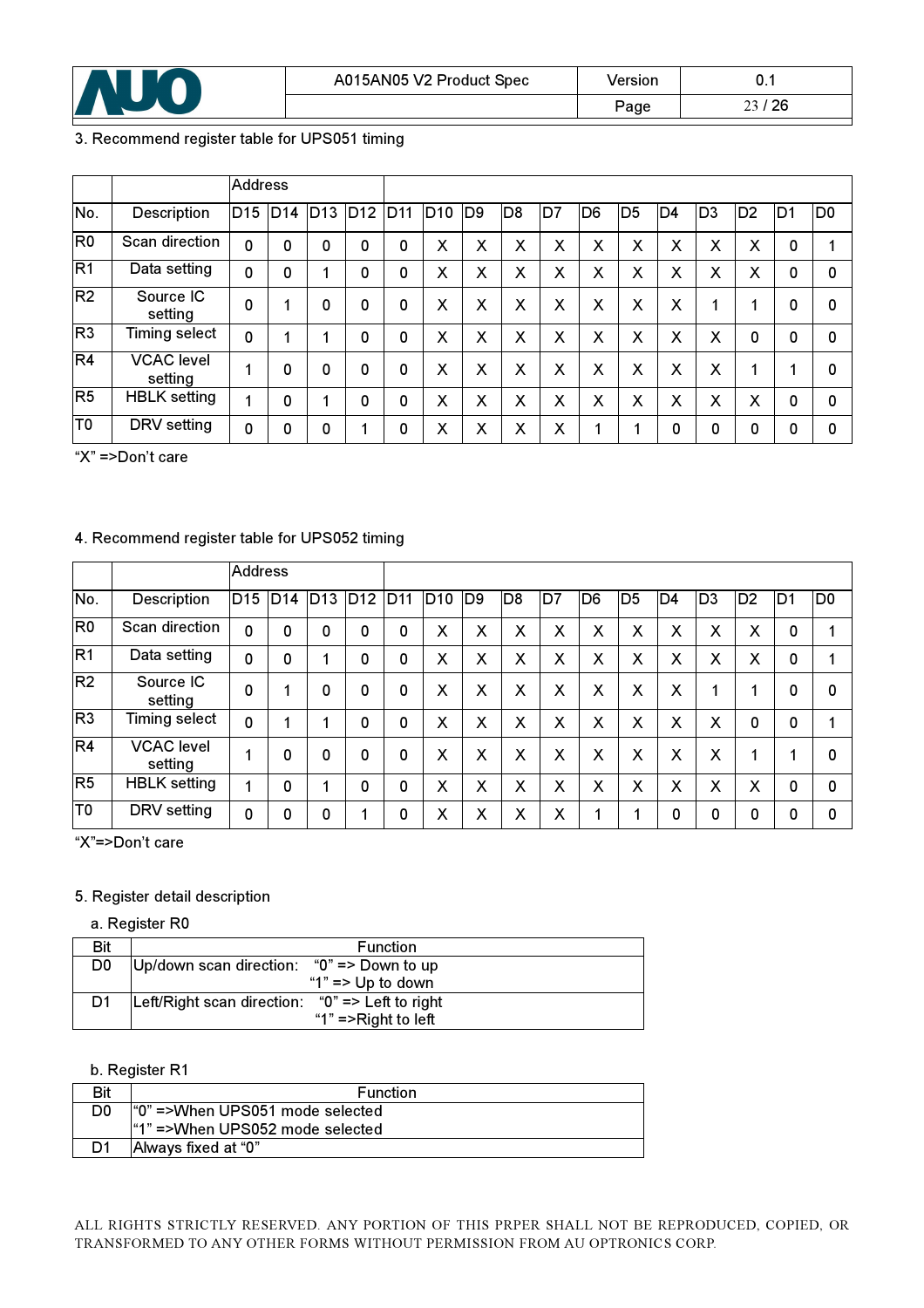

#### c. Register R2

| Bit            | <b>Function</b>                                                                      |
|----------------|--------------------------------------------------------------------------------------|
| D <sub>0</sub> | Always fixed at "0"                                                                  |
| D1             | Always fixed at "0"                                                                  |
| D <sub>2</sub> | Standby mode setting: "0" => Turn off driver & DCDC                                  |
|                | "1" => Normal operating                                                              |
| D3             | Global reset setting:                                                                |
|                | $\degree$ =>Driver control register is in reset state, all setting to default value. |
|                | "1" =>Normal operating;                                                              |

### d. Register R3

| Bit | <b>Function</b>                  |
|-----|----------------------------------|
| D0  | $"0"$ => To select UPS051 timing |
|     | $"1"$ => To select UPS052 timing |
| D1  | Always fixed at "0"              |
| D2  | Always fixed at "0"              |
|     |                                  |

### e. Register R4  $*$

|    | <b>Function</b>     |
|----|---------------------|
| D0 | Always fixed at "0" |
| D1 | Always fixed at "1" |
| מח | Always fixed at "1" |

 $*$  Set VCOM AC level = 5.6V (Amplitude)

### f. Register R5

| <b>Bit</b> | Function                                 |     |      |                      |  |  |  |
|------------|------------------------------------------|-----|------|----------------------|--|--|--|
| $D1 - D0$  | Select the horizontal input delay timing |     |      |                      |  |  |  |
|            | DL1                                      | DL0 | NO.  | Level                |  |  |  |
|            | 0                                        | 0   | $+0$ |                      |  |  |  |
|            | 0                                        | 1   | -1   | Unit:<br><b>DCLK</b> |  |  |  |
|            |                                          | 0   | $+1$ |                      |  |  |  |
|            |                                          |     | $+2$ |                      |  |  |  |

#### g. Register T0

| Bit | <b>Function</b>                                                                              |
|-----|----------------------------------------------------------------------------------------------|
| D4  | PWM shutdown control circuit setting<br>$ °0"$ => PWM control circuit will be shut down.     |
|     | $"1"$ => PWM control circuit normal operation. (Default)                                     |
| D5  | Charge pump shutdown setting<br>$"0"$ => Charge pump will be shut down.                      |
|     | "1" => Charge pump normal operation. (Default)                                               |
| D6  | Internal charge pump structure select<br>"0" => Charge pump input voltage disable. (Default) |
|     | "1" => Charge pump input voltage enable.                                                     |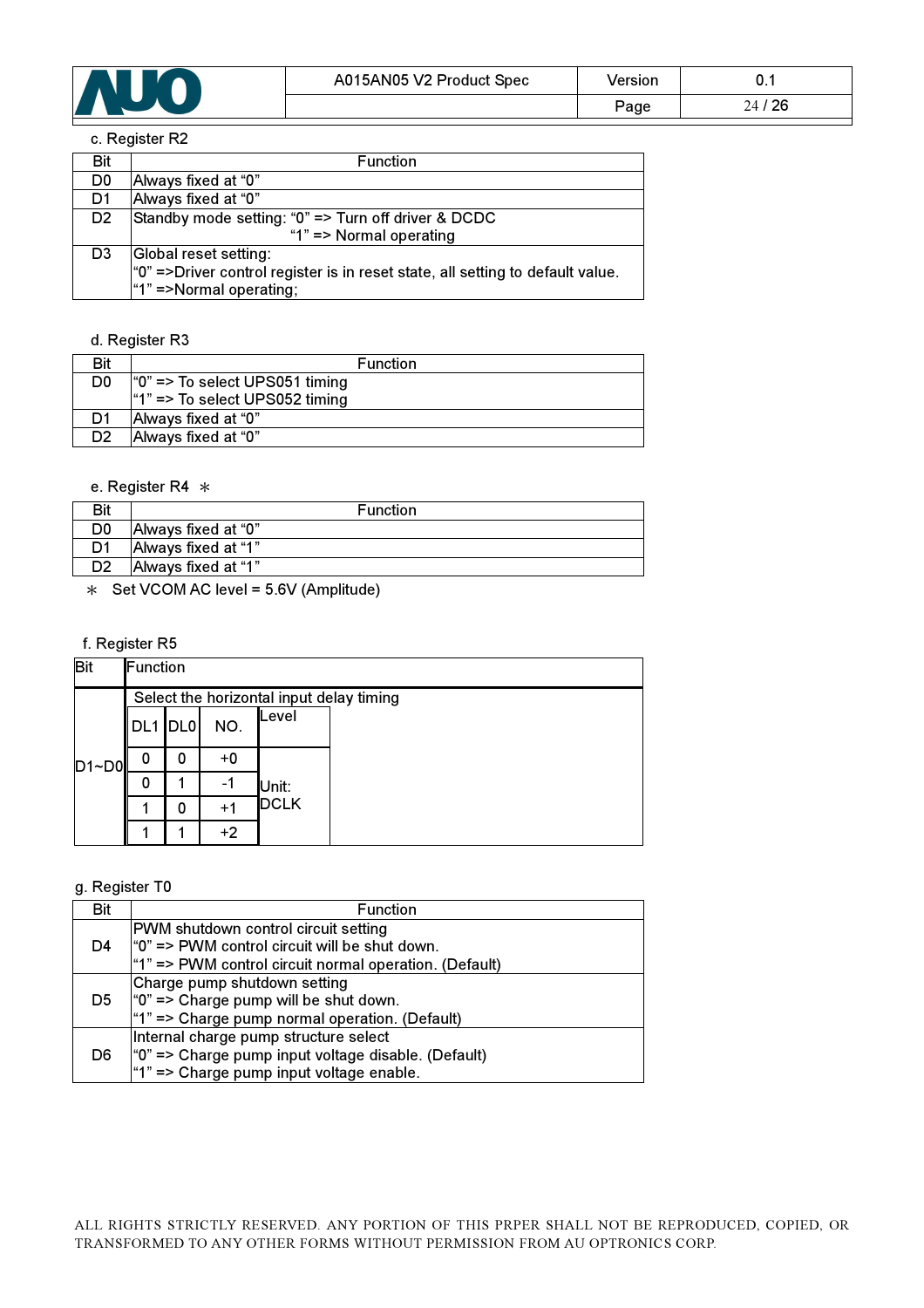

#### Suggested reference application circuit

#### External LED circuit



Fig. 9 External LED driver Circuit

Note:

Please refer to suggestion power and standby on/off sequence.

Power supply VCC (typical 3.3V) and AVDD (typical 3.3V) are required to provide driver IC power and generate all necessary voltages for LCD related circuits.

We recommend the external LED driver circuit provide a constant 25mA for LED backlight unit.We suggest SPI setting must be turn off DRV signal.The capacitors of C28 will be used shrinkage IC.